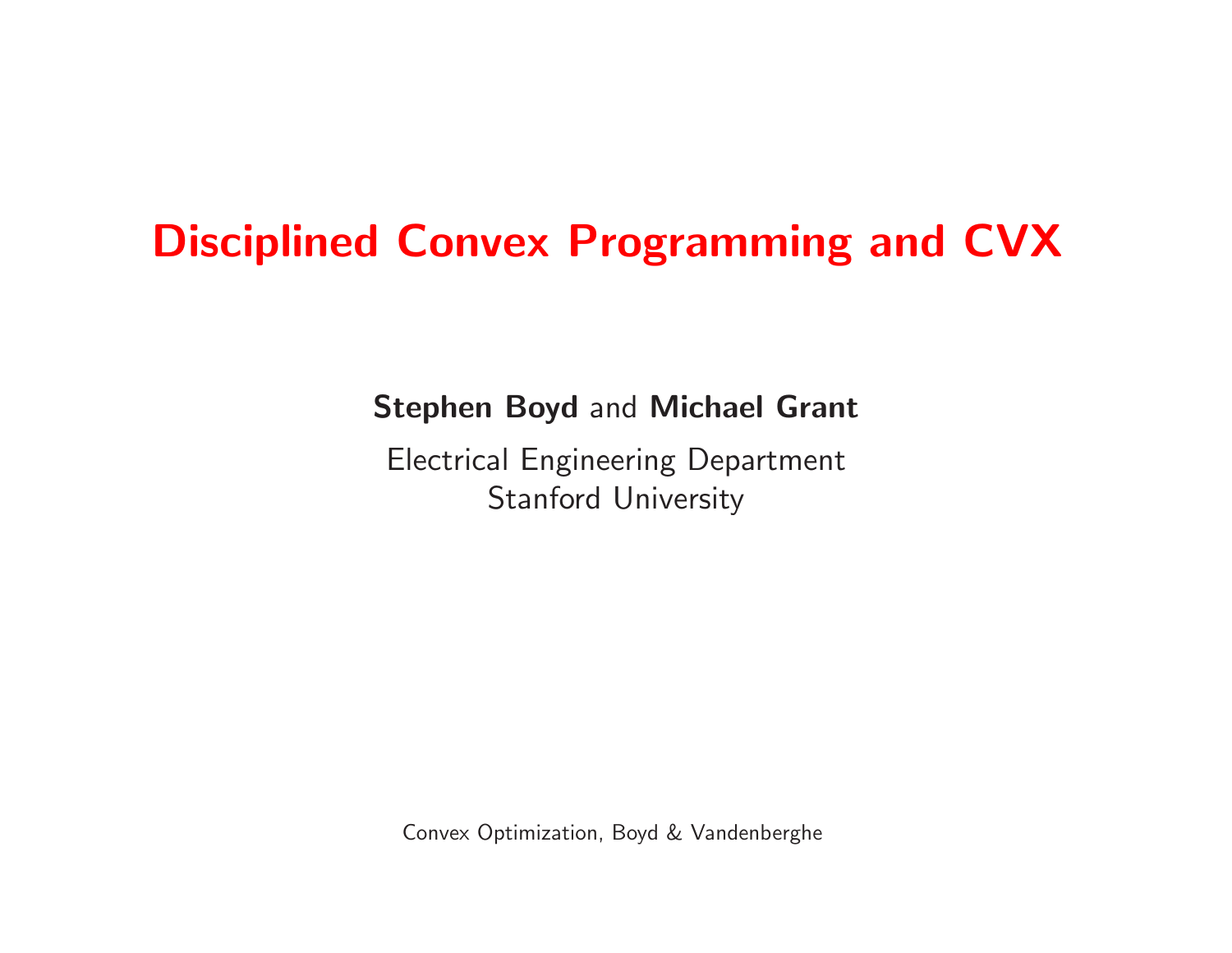# **Outline**

- convex optimization solvers
- modeling systems
- disciplined convex programming
- CVX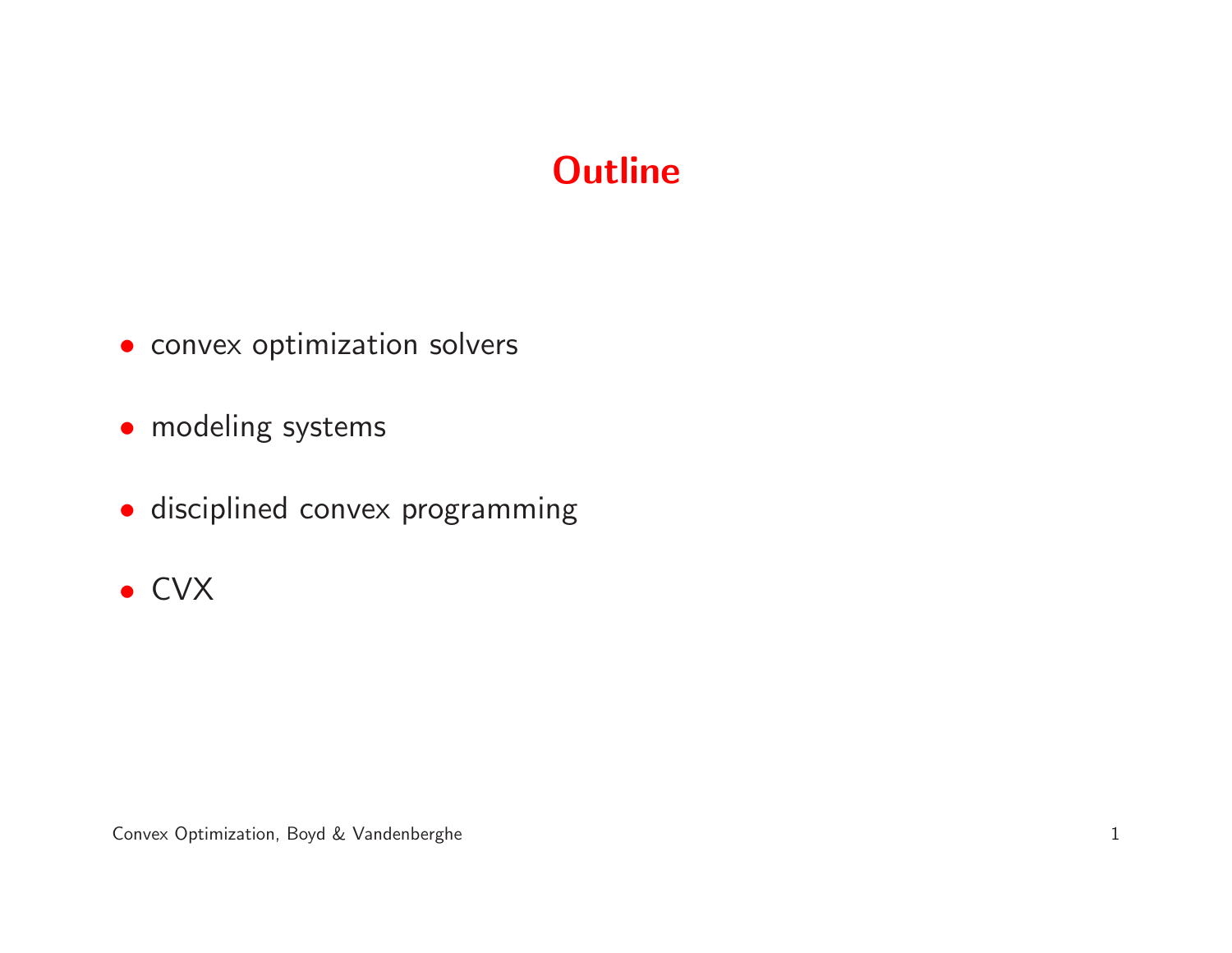### Convex optimization solvers

# • LP solvers

— lots available (GLPK, Excel, Matlab's linprog,  $\dots$  )

### • cone solvers

- typically handle (combinations of) LP, SOCP, SDP cones
- $-$  several available (SDPT3, SeDuMi, CSDP,  $\ldots$  )

# • genera<sup>l</sup> convex solvers

- some available (CVXOPT, MOSEK, . . . )
- plus lots of special purpose or application specific solvers
- could write your own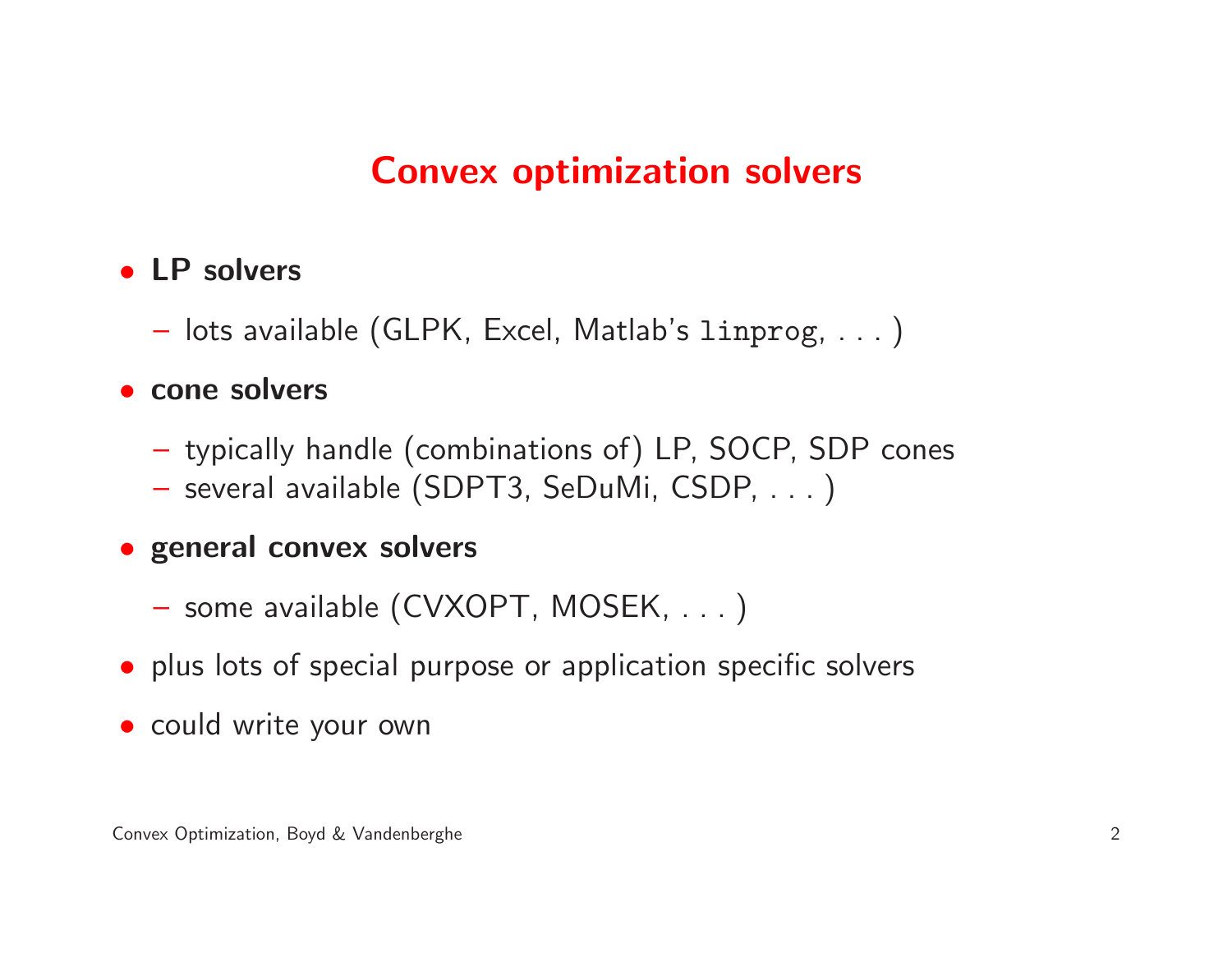### Transforming problems to standard form

- there are lots of tricks for transforming <sup>a</sup> problem into an equivalent one that has a standard form  $(e.g., LP, SDP)$ 
	- $-$  introducing slack variables
	- $-$  introducing new variables that upper bound expressions
- these tricks greatly extend the applicability of standard solvers
- writing code to carry out this transformation is often painful
- **modeling systems** can partly automate this step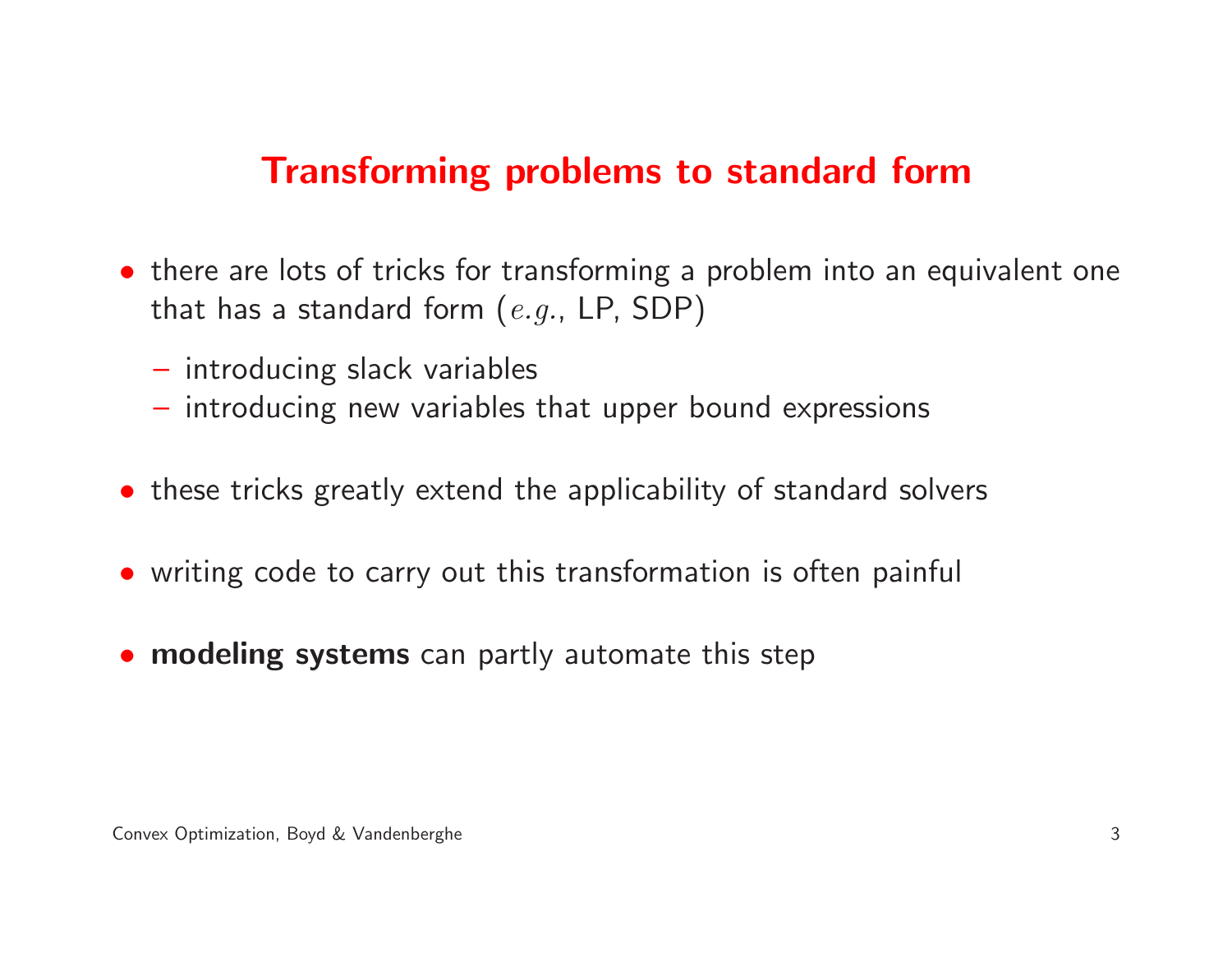# Modeling systems

#### <sup>a</sup> typical modeling system

- automates most of the transformation to standard form; supports
	- $-$  declaring optimization variables
	- $-$  describing the objective function
	- $-$  describing the constraints
	- $-$  choosing (and configuring) the solver
- when <sup>g</sup>iven <sup>a</sup> problem instance, calls the solver
- interprets and returns the solver's status (optimal, infeasible, . . . )
- (when solved) transforms the solution back to original form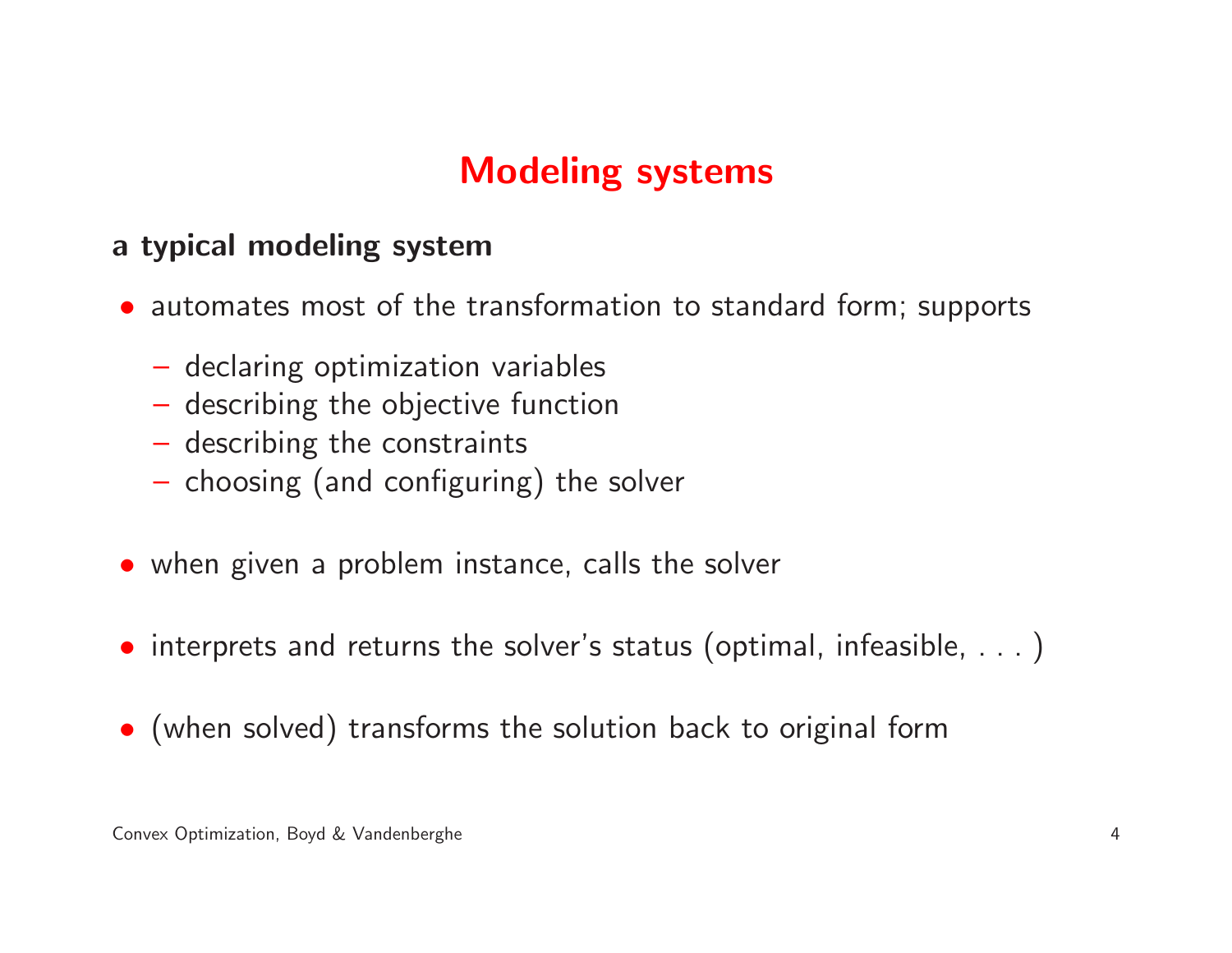### Some current modeling systems

- AMPL & GAMS (proprietary)
	- $-$  developed in the 1980s, still widely used in traditional  $\mathsf{OR}$
	- $-$  no support for convex optimization
- YALMIP ('Yet Another LMI Parser')
	- $-$  first object-oriented convex optimization modeling system
	- $-$  cunnarte many caware: nangjae cama nanganyay nranjan  $-$  supports many solvers; handles some nonconvex problems
- CVX
	- $-$  matlab based, GPL, uses  ${\sf SDPT3/SeDuMi}$
	- $-$  supports several solvers, handles some nonconvex problems
- CVXPY/CVXOPT (in alpha)
	- $\hbox{--}$  python based, completely GPLed
	- $-$  cone and custom solvers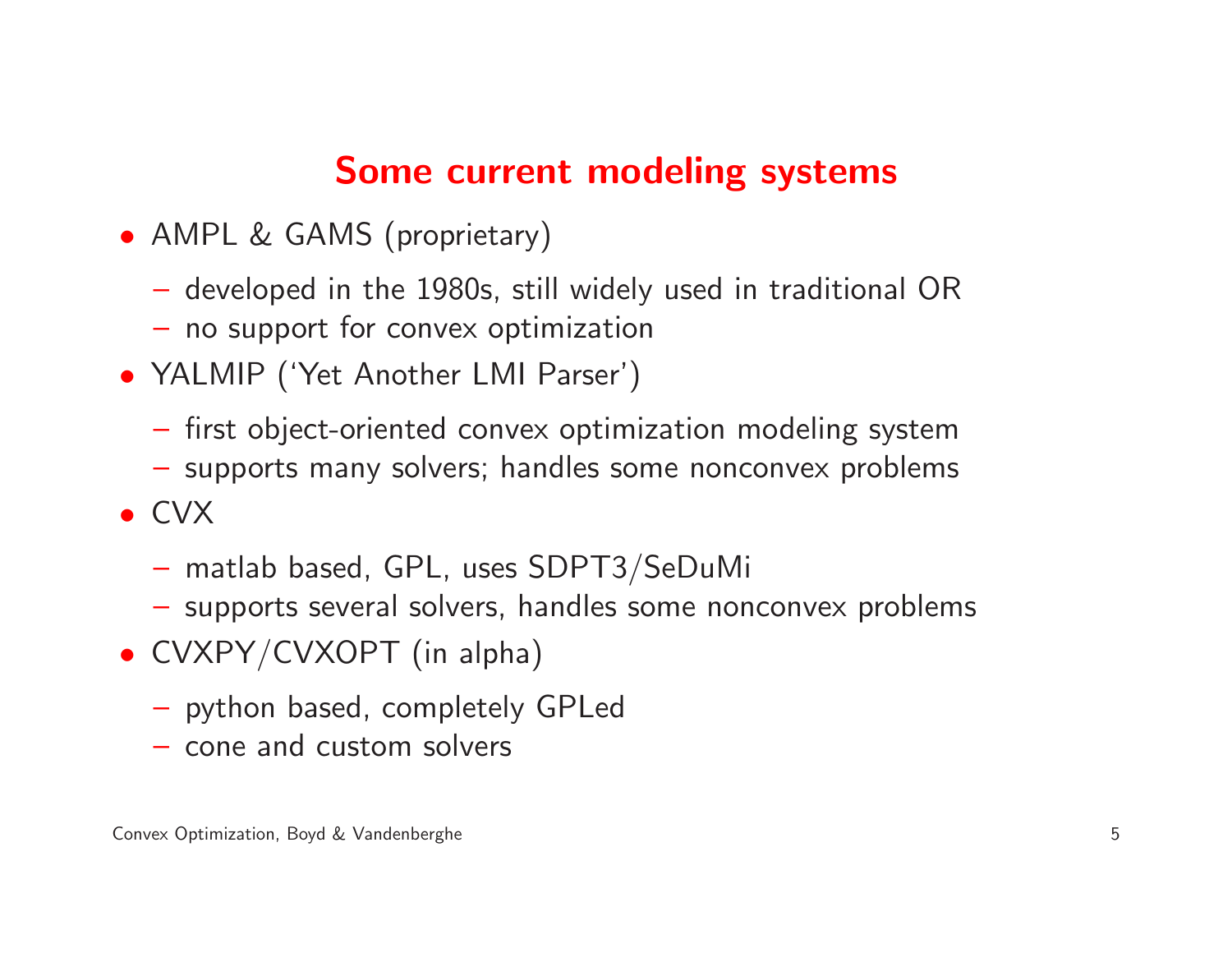### Disciplined convex programming

- describe objective and constraints using expressions formed from
	- $-$  a set of basic atoms (convex, concave functions)
	- $\overline{\phantom{x}}$  a restricted set of operations or rules (that preserve convexity)
- modeling system keeps track of affine, convex, concave expressions
- rules ensure that
	- $-$  expressions recognized as convex (concave) are convex (concave)
	- but, some convex (concave) expressions are not recognized as convex (concave)
- problems described using DCP are convex by construction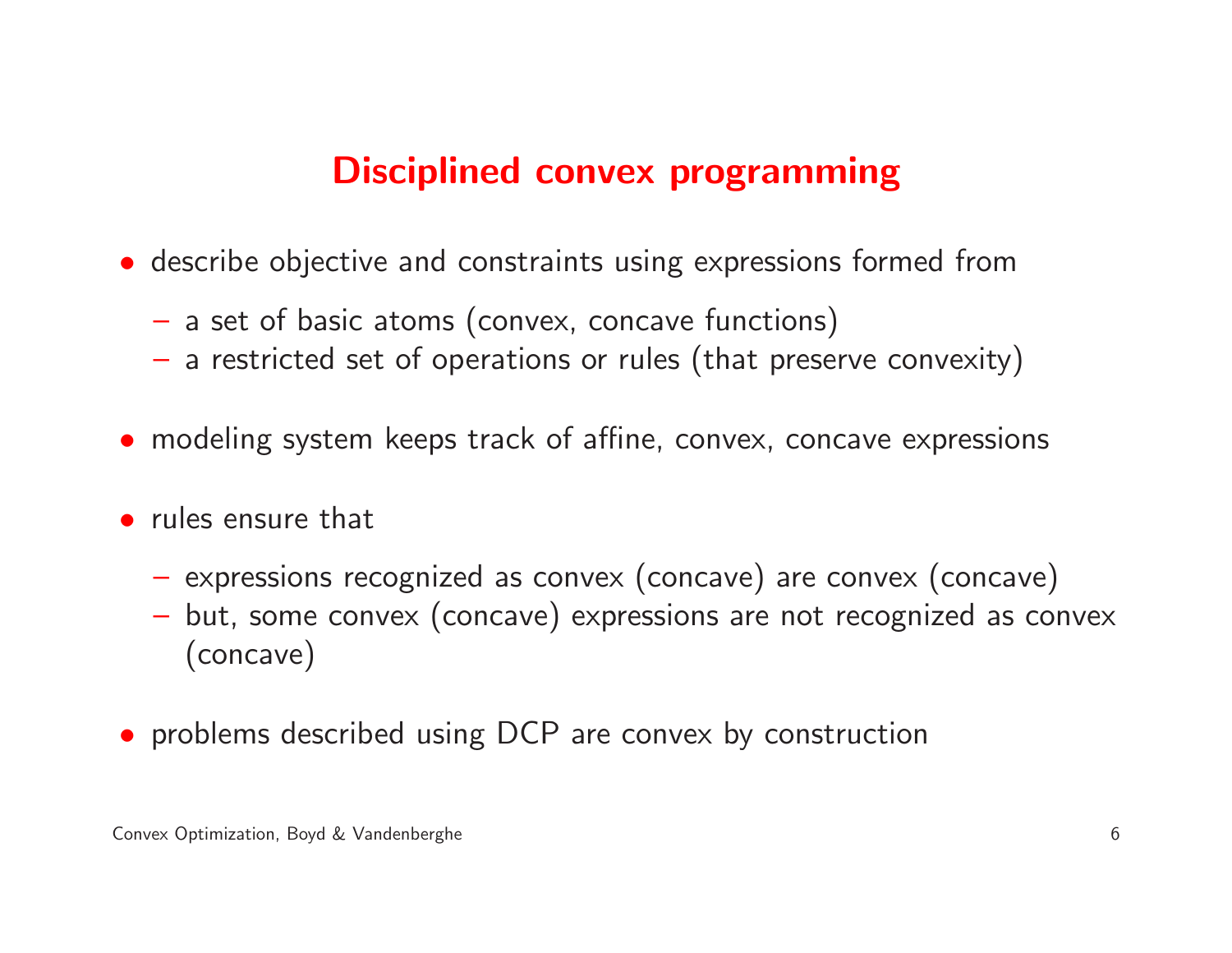# **CVX**

- uses DCP
- runs in Matlab, between the cvx\_begin and cvx\_end commands
- relies on SDPT3 or SeDuMi (LP/SOCP/SDP) solvers
- refer to user guide, online help for more info
- the CVX example library has more than <sup>a</sup> hundred examples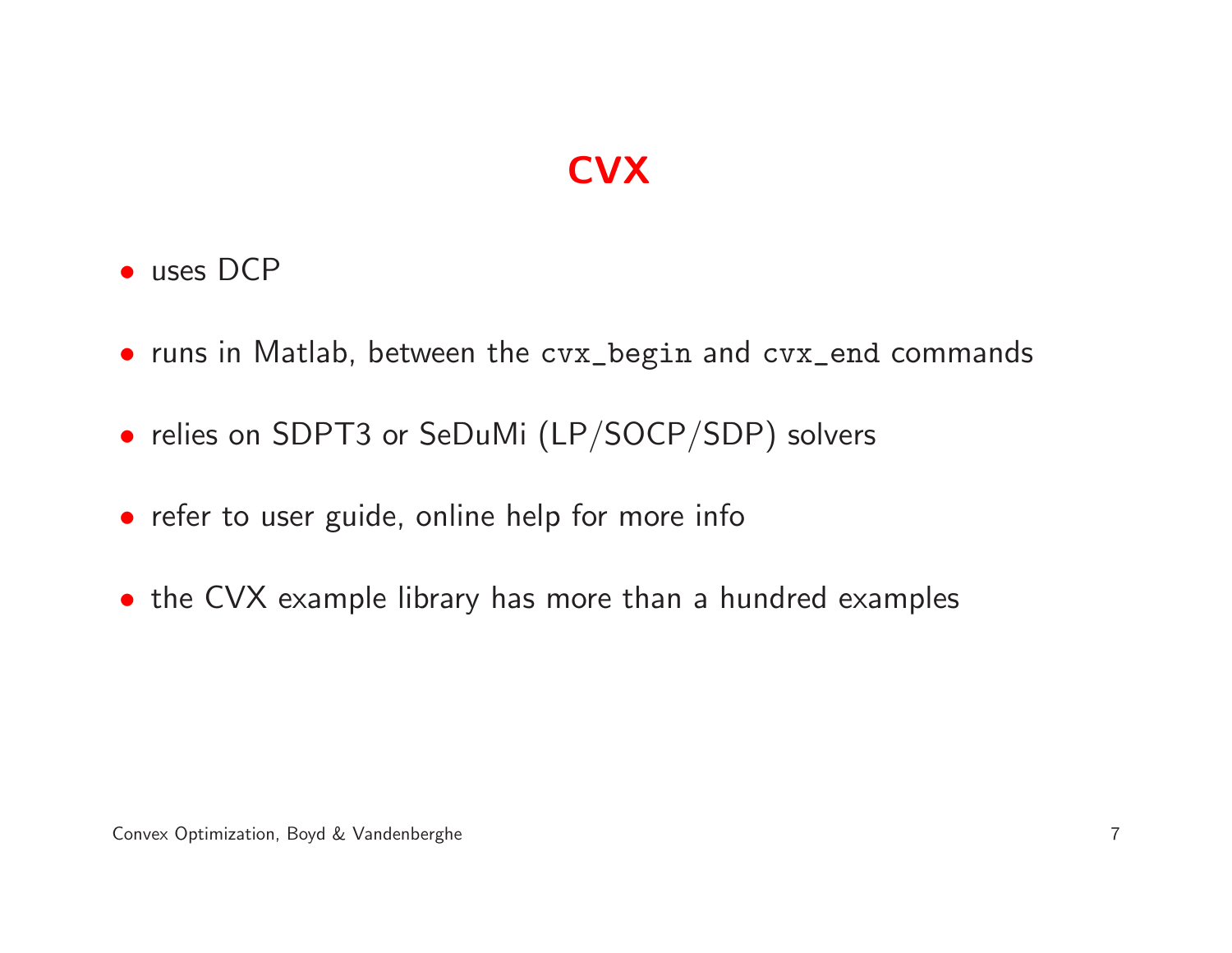#### Example: Constrained norm minimization

```
A = \text{randn}(5, 3);b = \text{randn}(5, 1);cvx_begin
variable x(3);
    minimize(norm(A*x - b, 1))
    subject to
         -0.5 \leq x;
          x \le 0.3;cvx_end
```
- between cvx\_begin and cvx\_end, <sup>x</sup> is <sup>a</sup> CVX variable
- statement subject to does nothing, but can be added for readability
- inequalities are intepreted elementwise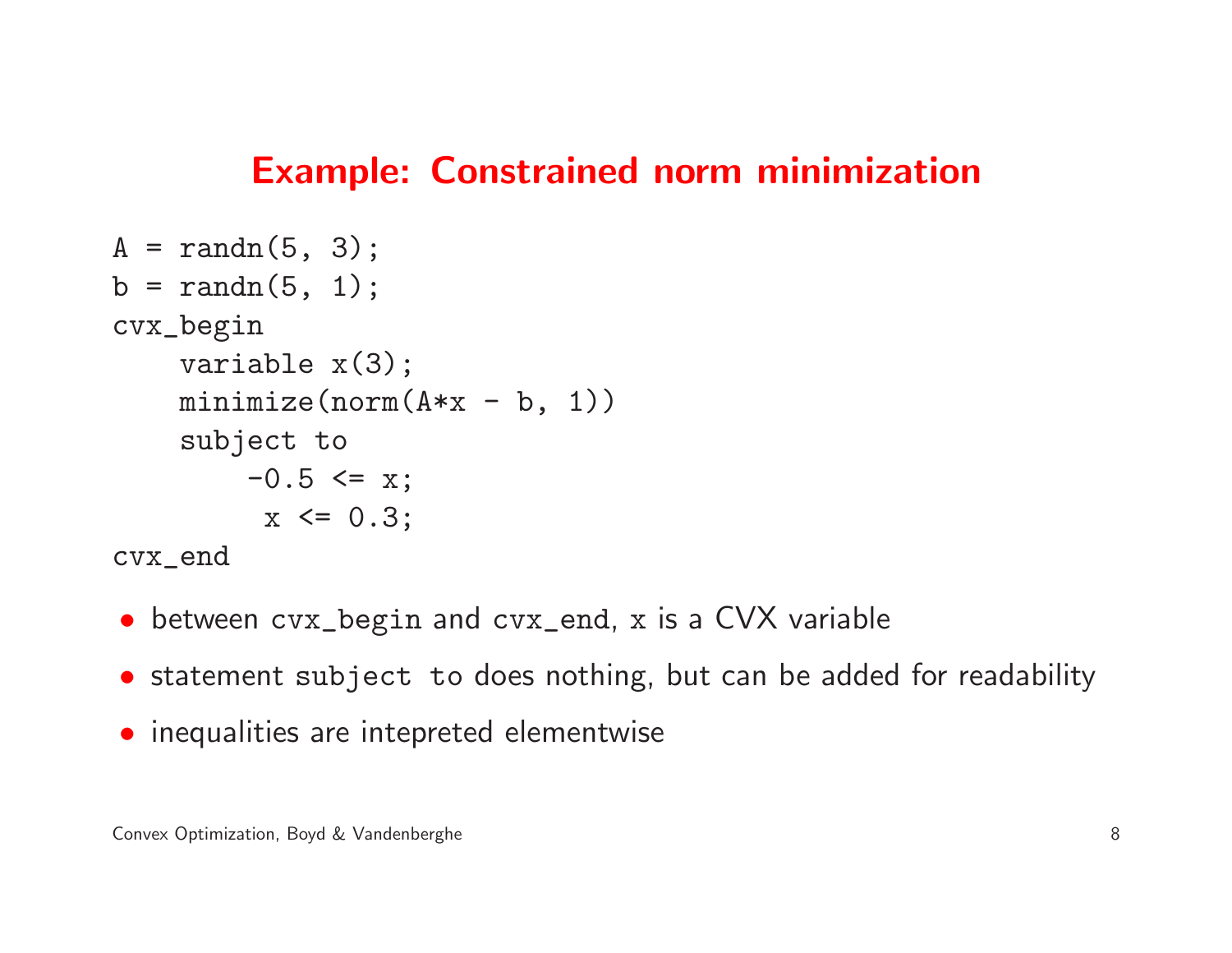# What CVX does

after cvx\_end, CVX

- transforms problem into an LP
- calls solver SDPT3
- overwrites (object) <sup>x</sup> with (numeric) optimal value
- assigns problem optimal value to cvx\_optval
- assigns problem status (which here is Solved) to cvx\_status

(had problem been infeasible, cvx\_status would be Infeasible and <sup>x</sup> would be NaN)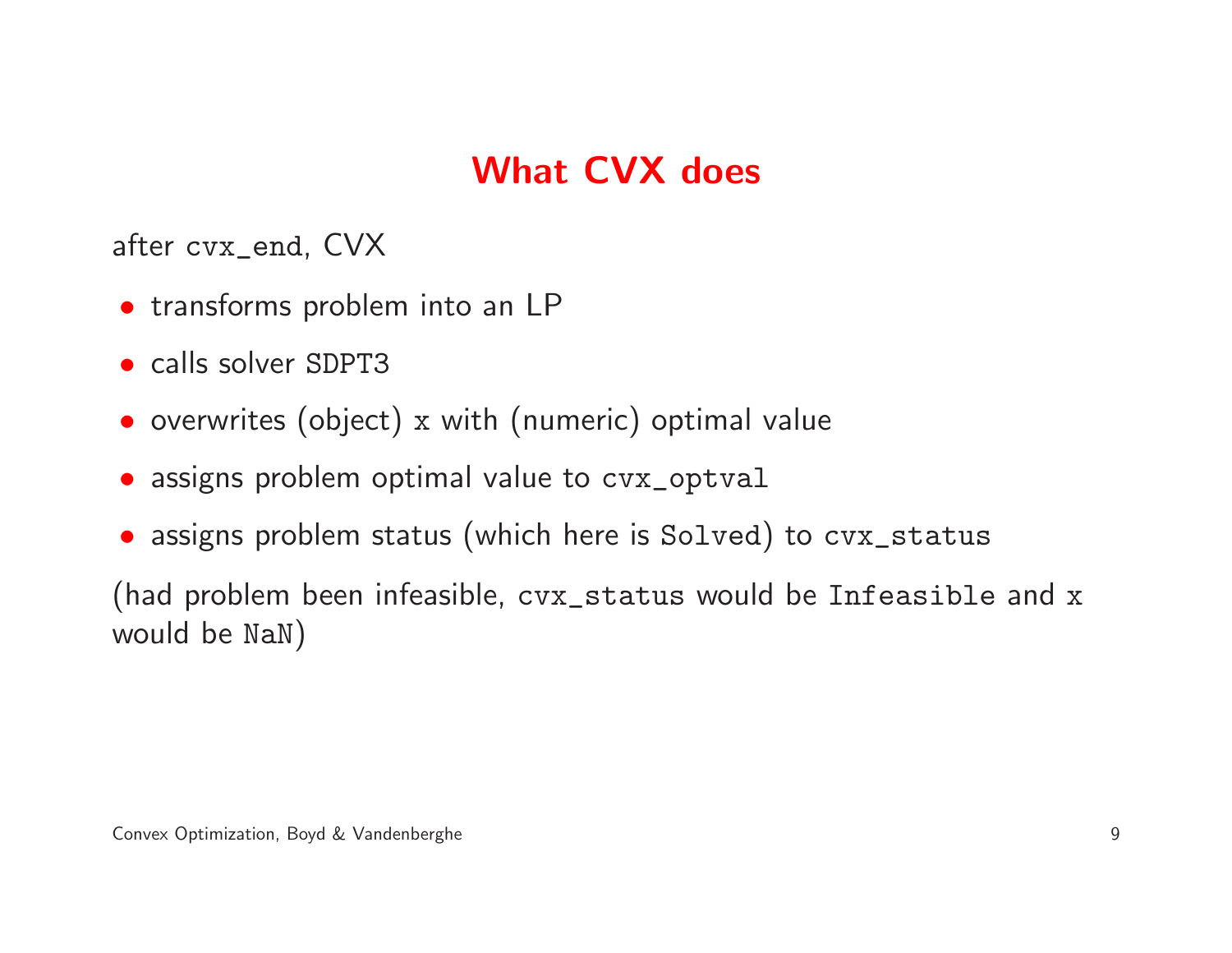#### Variables and affine expressions

• declare variables with variable name[(dims)] [attributes]

- variable x(3);
- variable  $C(4,3)$ ;
- variable S(3,3) symmetric;
- $-$  variable  $D(3,3)$  diagonal;
- variables <sup>y</sup> z;
- form affine expressions
	- $-A = \text{randn}(4, 3);$
	- $-$  variables  $x(3)$   $y(4)$ ;
	- $-3*x + 4$
	- $-$  A\*x y
	- $x(2:3)$
	- $\cos(\theta)$  $- \text{sum}(x)$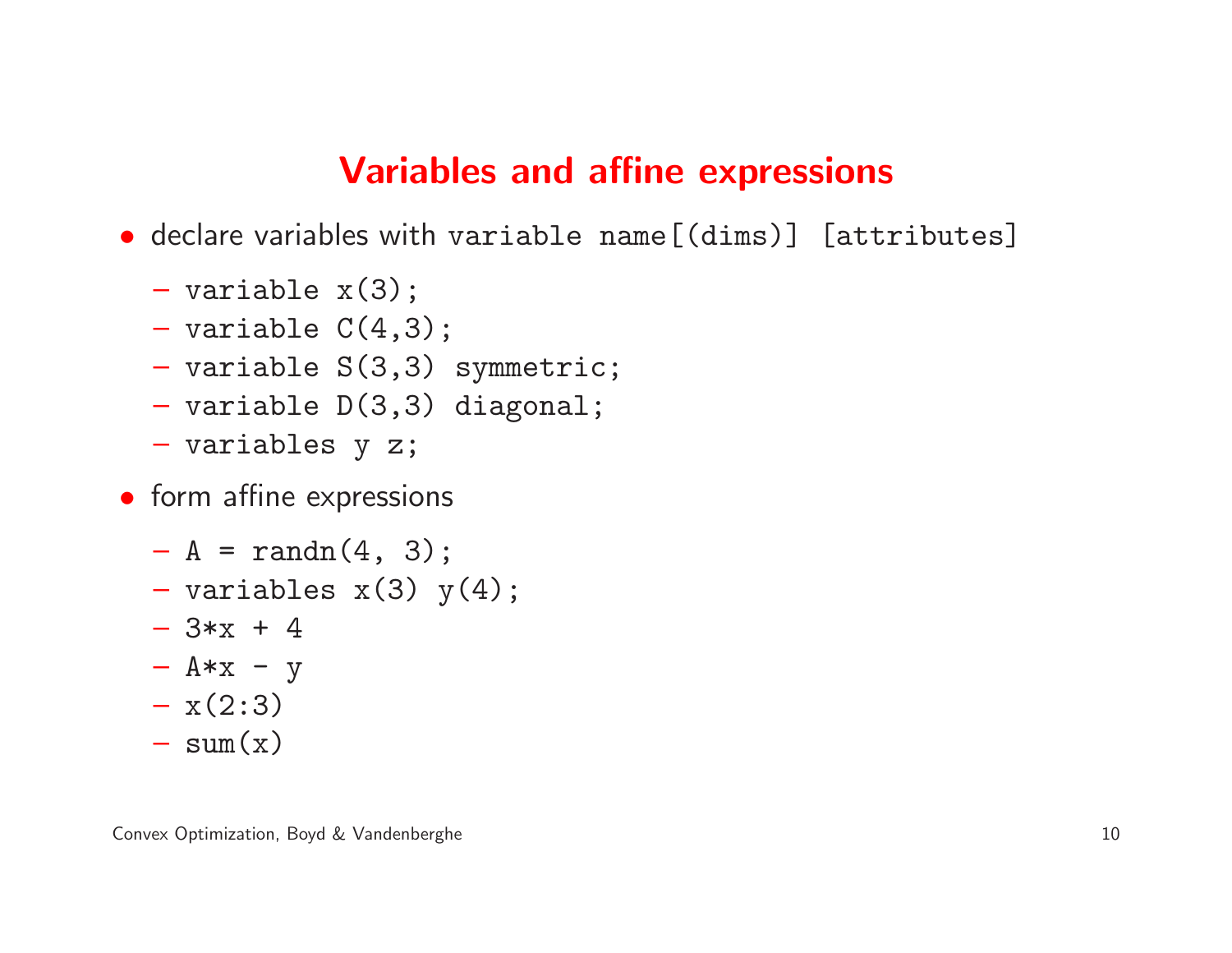# Some functions

| function               | meaning                                        | attributes          |
|------------------------|------------------------------------------------|---------------------|
| norm(x, p)             | $  x  _p$                                      | <b>CVX</b>          |
| square(x)              | $x^2$                                          | <b>CVX</b>          |
| $square_pos(x)$        | $(x_{+})^2$                                    | cvx, nondecr        |
| pos(x)                 | $x_+$                                          | cvx, nondecr        |
| $sum\_largest(x, k)$   | $x_{[1]} + \cdots + x_{[k]}$                   | cvx, nondecr        |
| sqrt(x)                | $\sqrt{x}$ $(x \ge 0)$                         | ccv, nondecr        |
| $inv_{pos}(x)$         | $1/x \quad (x>0)$                              | cvx, nonincr        |
| max(x)                 | $\max\{x_1,\ldots,x_n\}$                       | cvx, nondecr        |
| $quad\_over\_lin(x,y)$ | $x^2/y$ $(y > 0)$                              | cvx, nonincr in $y$ |
| $lambda_max(X)$        | $\lambda_{\max}(X)$ $(X = X^T)$                | <b>CVX</b>          |
| huber(x)               | $x^2$ ,<br>$ x  \leq 1$<br>$2 x  - 1,  x  > 1$ | <b>CVX</b>          |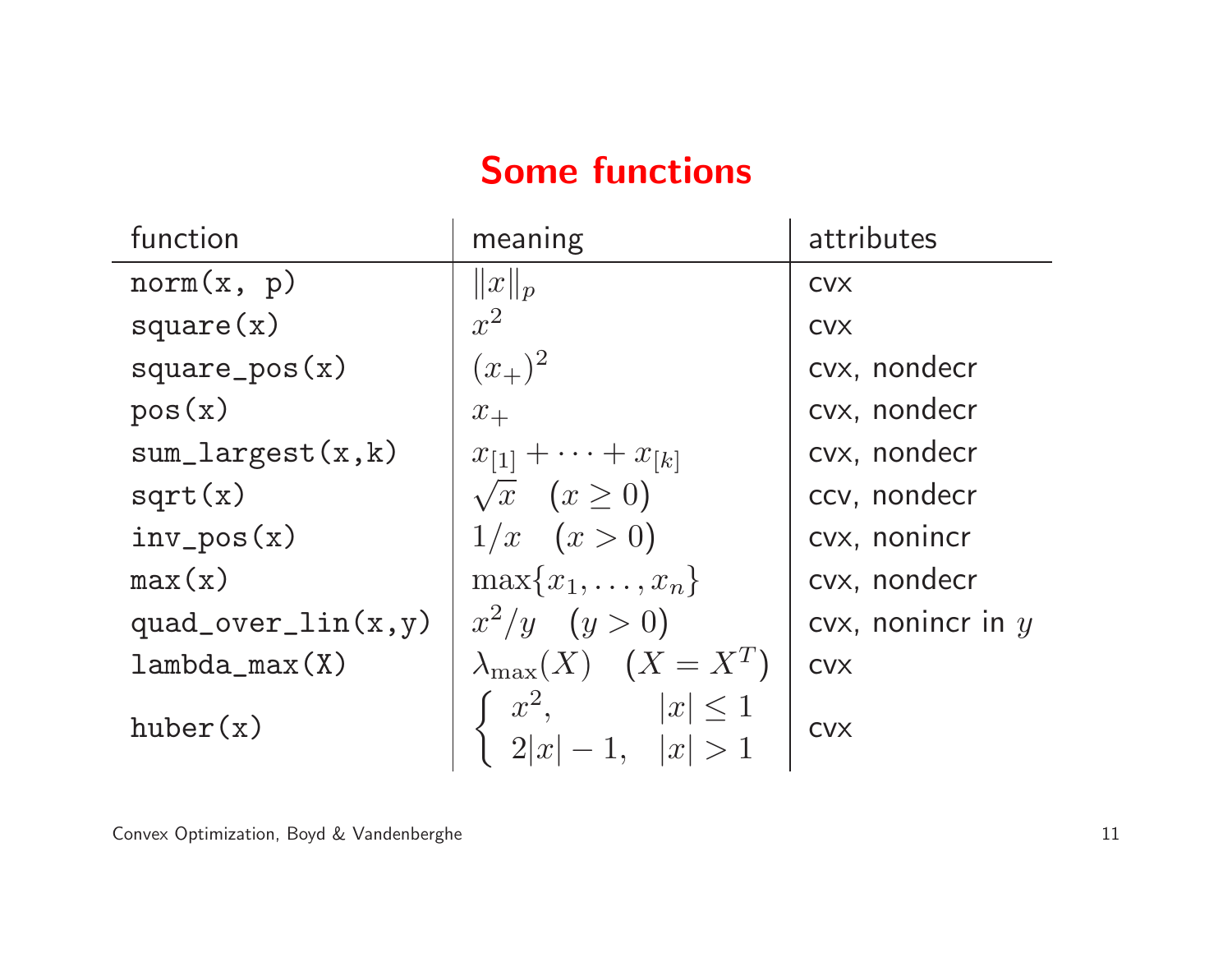# Composition rules

- $\bullet$  can combine atoms using valid composition rules,  $e.g.:$ 
	- $-$  a convex function of an affine function is convex
	- $-$  the negative of a convex function is concave
	- $-$  a convex, nondecreasing function of a convex function is convex
	- $-$  a concave, nondecreasing function of a concave function is concave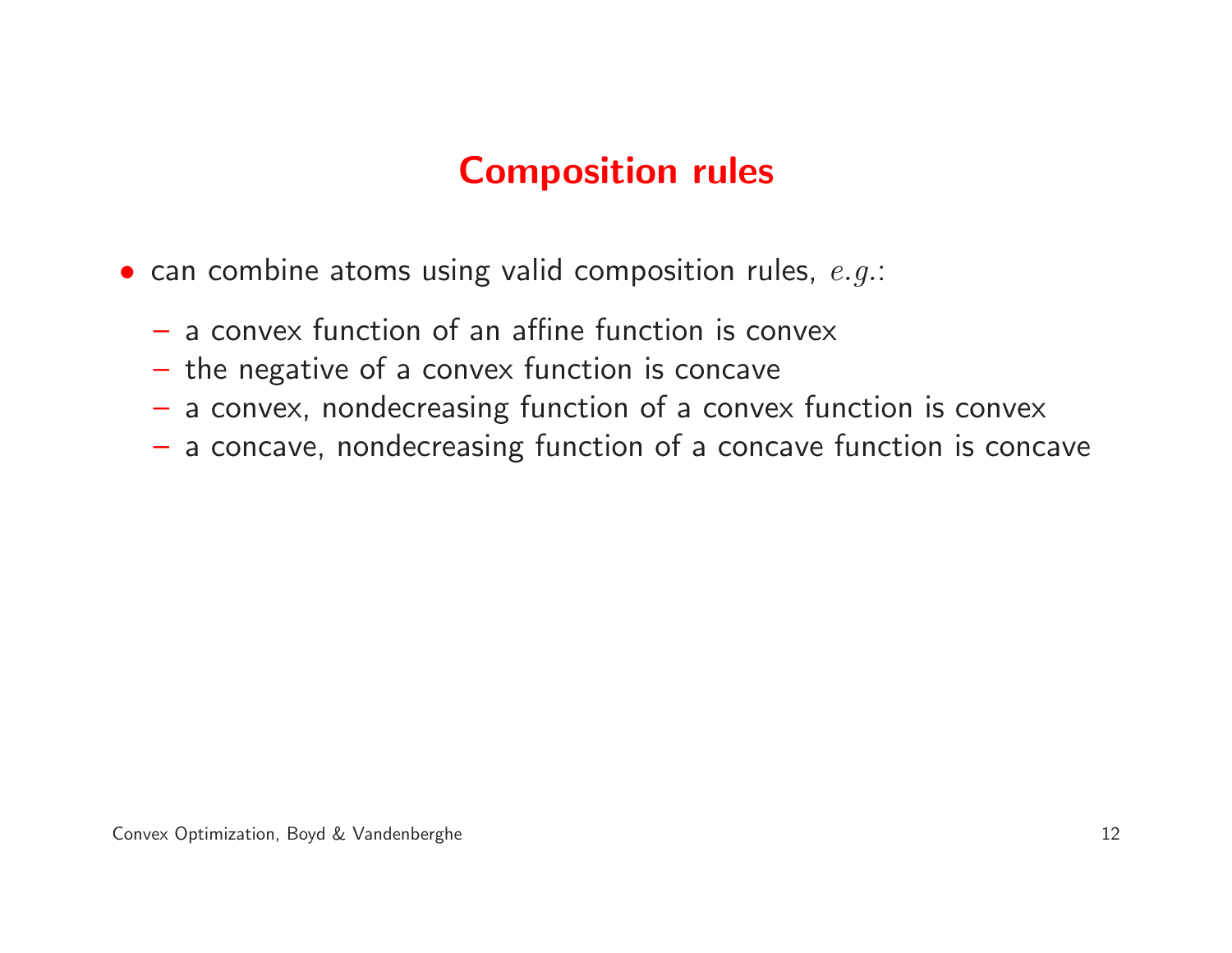#### Composition rules — multiple arguments

- $\bullet\,$  for convex  $h,\,h(g_1,\ldots,g_k)$  is recognized as convex if, for each  $i,$ 
	- $g_i$  is affine, or
	- $g_i$  is convex and  $h$  is nondecreasing in its  $i$ th arg, or
	- $g_i$  is concave and  $h$  is nonincreasing in its  $i$ th arg
- $\bullet\,$  for concave  $h,\ h(g_1,\ldots,g_k)$  is recognized as concave if, for each  $i,$ 
	- $g_i$  is affine, or
	- $g_i$  is convex and  $h$  is nonincreasing in  $i$ th arg, or
	- $g_i$  is concave and  $h$  is nondecreasing in  $i$ th arg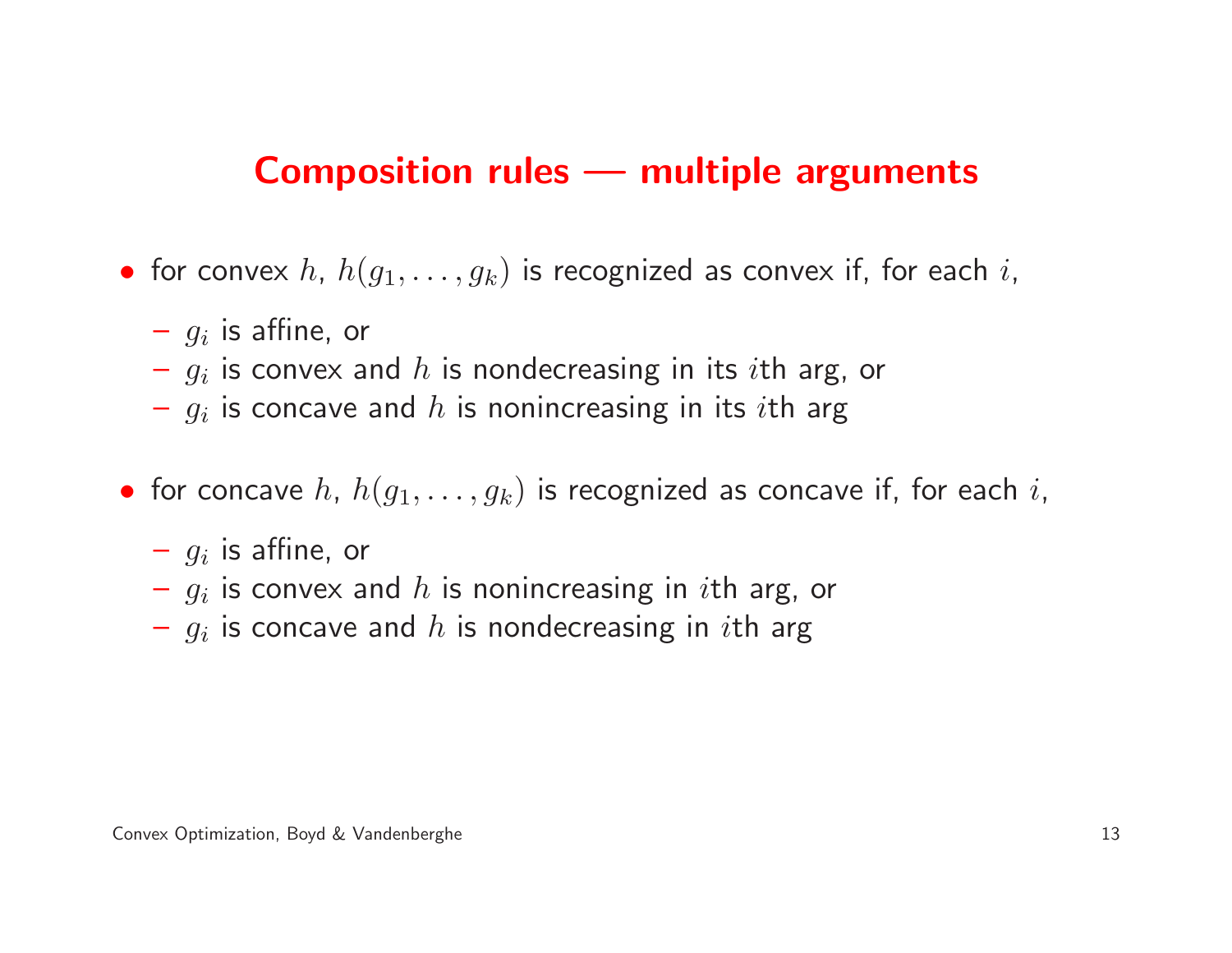#### Valid (recognized) examples

 ${\tt u},\, {\tt v},\, {\tt x},\, {\tt y}$  are scalar variables;  ${\tt X}$  is a symmetric  $3\times 3$  variable

• convex:

- $-$  norm(A\*x y) + 0.1\*norm(x, 1)
- $-$  quad\_over\_lin(u v, 1 square(v))
- lambda\_max(2\*X 4\*eye(3))
- norm(2\*X 3, 'fro')

• concave:

 min(1 <sup>+</sup> 2\*u, <sup>1</sup> - max(2, v)) sqrt(v) - 4.55\*inv\_pos(u - v)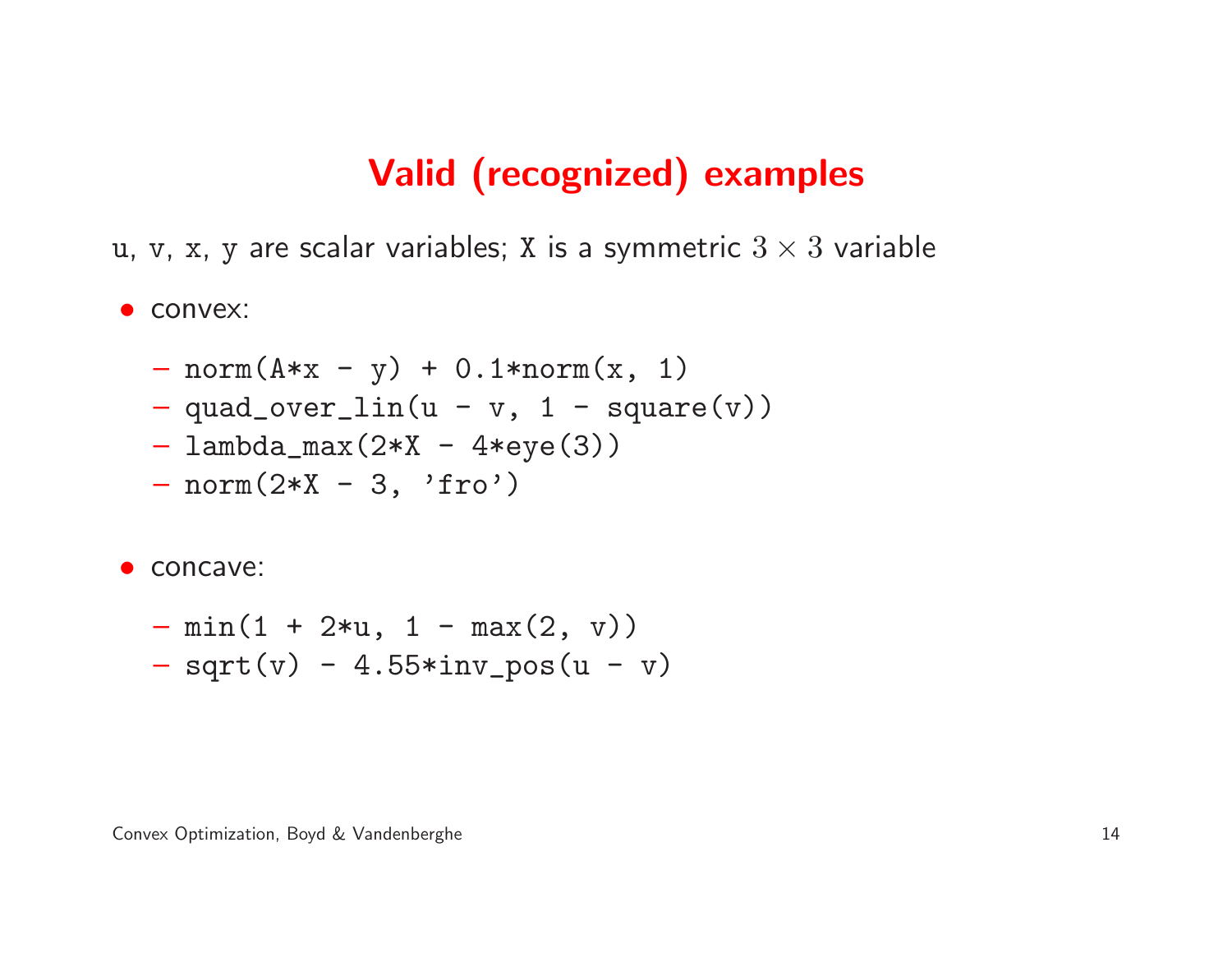### Rejected examples

- u, <sup>v</sup>, <sup>x</sup>, y are scalar variables
- neither convex nor concave:
	- $-$  square(x) square(y)
	- $-$  norm(A\*x y) 0.1\*norm(x, 1)
- rejected due to limited DCP ruleset:
	- $\;$  sqrt(sum(square(x))) (is convex; could use  $\verb|norm(x)|$
	- $-$  square(1 + x^2) (is convex; could use square\_pos(1 + x^2), or  $1 + 2*pow_pos(x, 2) + pow_pos(x, 4)$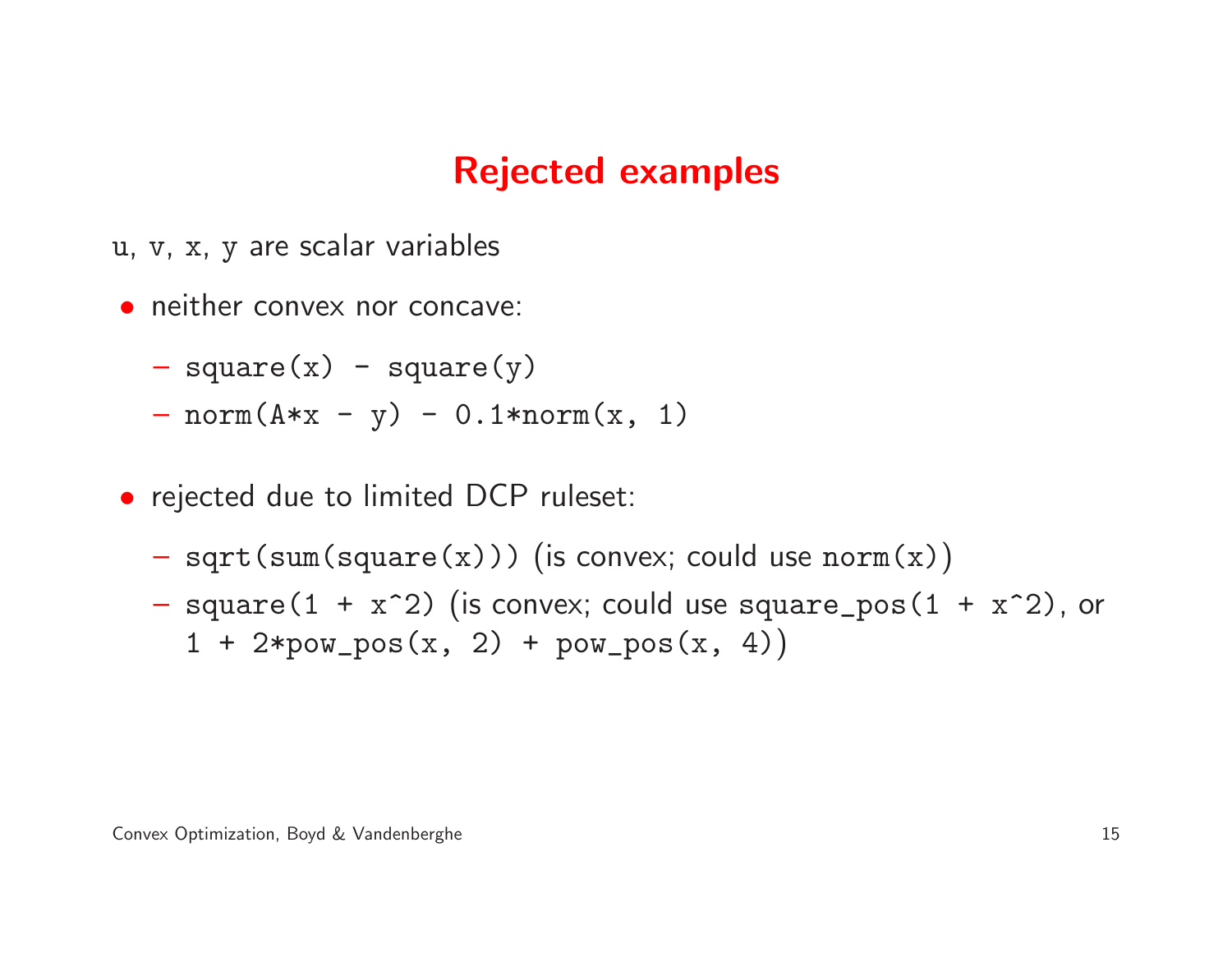### **Sets**

- some constraints are more naturally expressed with convex sets
- sets in CVX work by creating unnamed variables constrained to the set
- examples:
	- semidefinite(n)
	- $-$  nonnegative(n)
	- simplex(n)
	- $-$  lorontz(n lorentz(n)
- $\bullet\,$  semidefinite(n), say, returns an unnamed (symmetric matrix) variable that is constrained to be positive semidefinite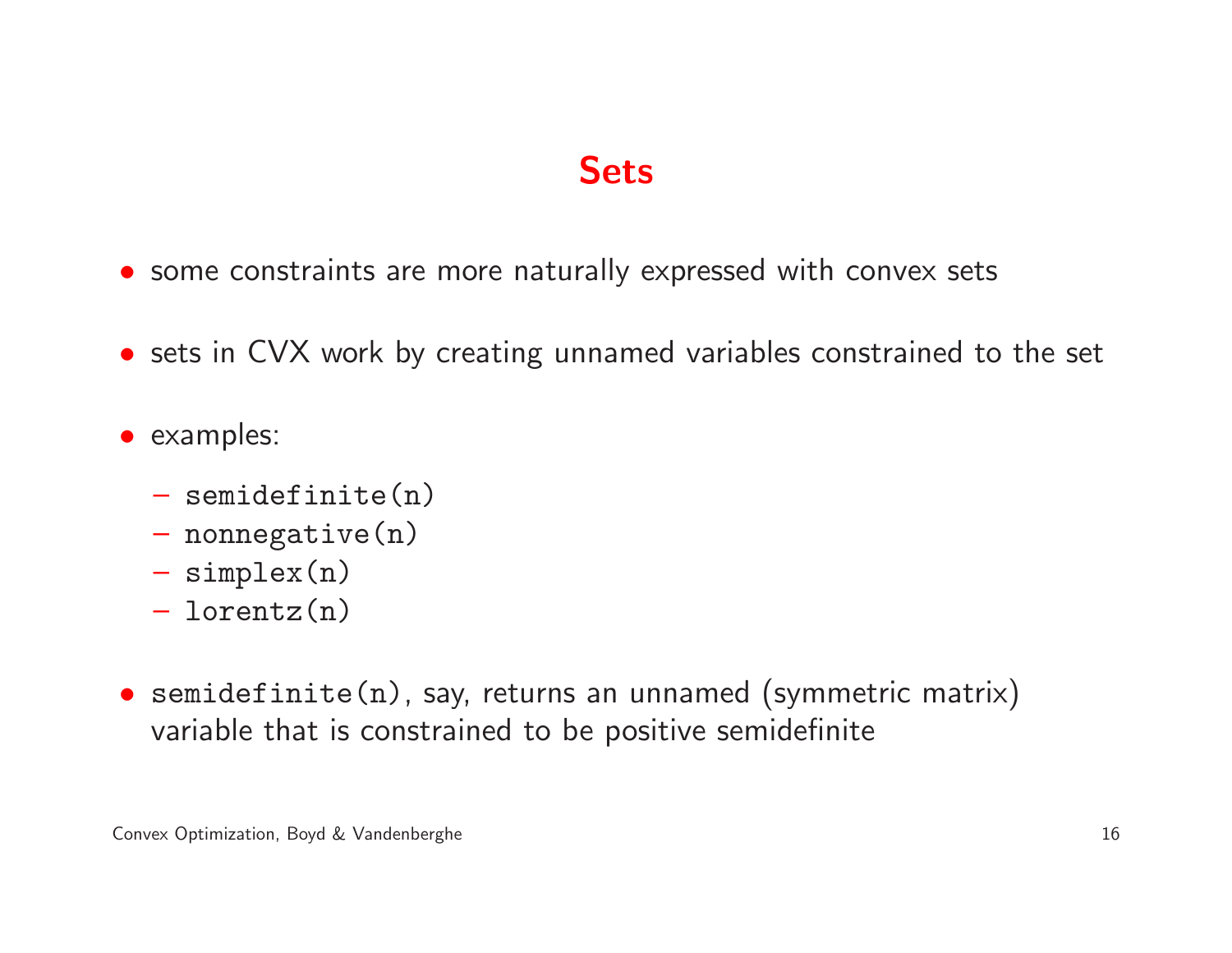#### Using the semidefinite cone

variables:X (symmetric matrix), z (vector), t (scalar) constants:A and B (matrices)

- $X ==$  semidefinite(n)
	- $-$  means  $X\in\mathbf{S}^n_+$  $\, + \,$  $\frac{n}{+}$  (or  $X \succeq 0$ )
- $A*X*A' X == B*semidefinite(n)*B'$ 
	- $-$  means  $\exists Z \succeq 0$  so that  $AXA^T X = BZB^T$
- $[X z; z' t] ==$  semidefinite(n+1)

$$
-\text{ means } \left[\begin{array}{cc} X & z \\ z^T & t \end{array}\right] \succeq 0
$$

Convex Optimization, Boyd & Vandenberghe 17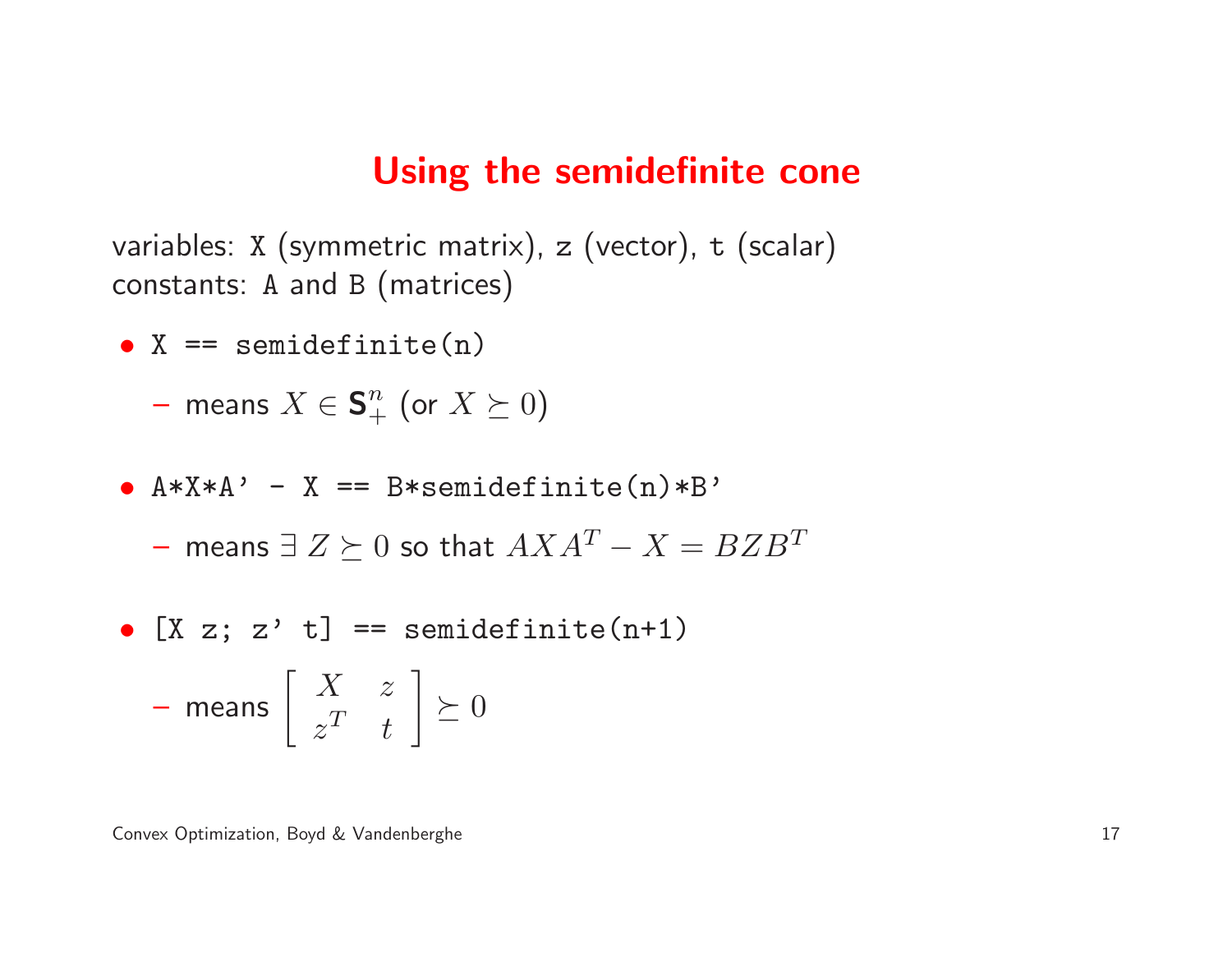### Objectives and constraints

# **• objective** can be

- minimize(convex expression)
- maximize(concave expression)
- $-$  omitted (feasibility problem)

### **• constraints** can be

- convex expression <= concave expression
- concave expression >= convex expression
- affine expression == affine expression
- $-$  omitted (unconstrained problem)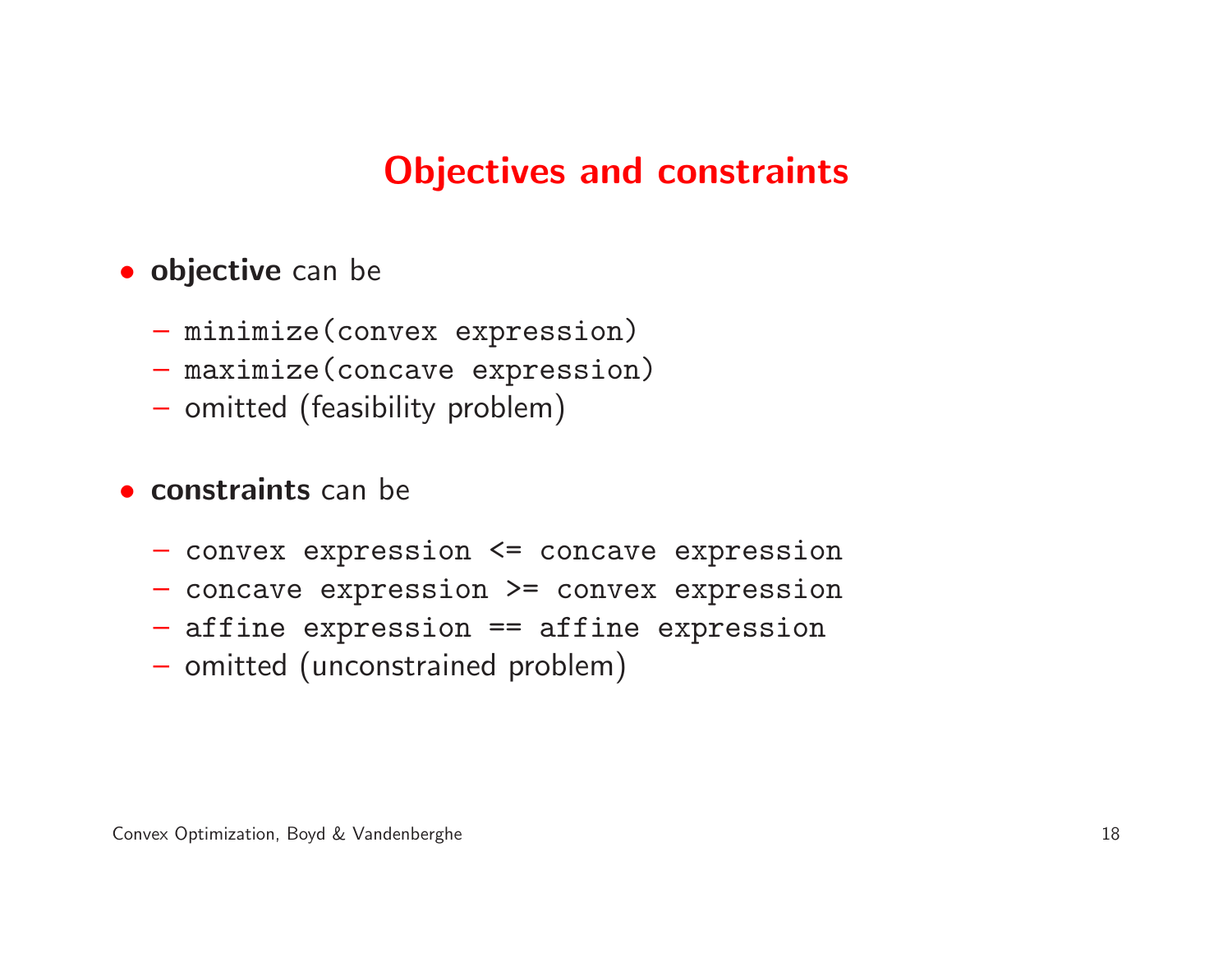### More involved example

```
A = \text{randn}(5);
A = A' * A;cvx_begin
variable X(5, 5) symmetric;
    variable y;
    minimize(norm(X) - 10*sqrt(y))subject to
        X - A == semidefinite(5);
        X(2,5) == 2*y;X(3,1) \ge 0.8;y \leq 4;
cvx_end
```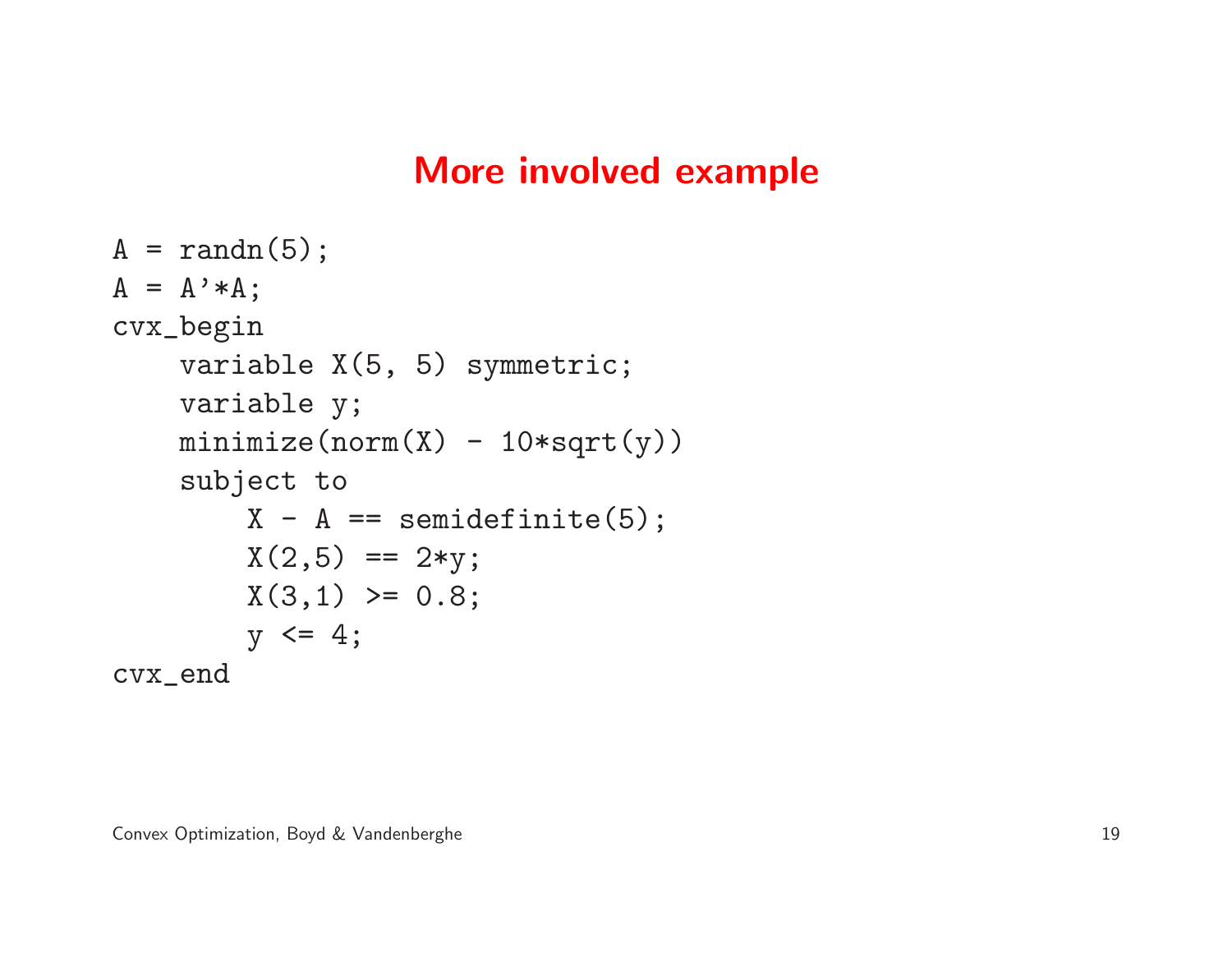#### Defining new functions

- can make <sup>a</sup> new function using existing atoms
- **example:** the convex deadzone function

$$
f(x) = \max\{|x| - 1, 0\} = \begin{cases} 0, & |x| \le 1 \\ x - 1, & x > 1 \\ 1 - x, & x < -1 \end{cases}
$$

• create <sup>a</sup> file deadzone.m with the code

```
function y = deadzone(x)y = max(abs(x) - 1, 0)
```
• deadzone makes sense both within and outside of CVX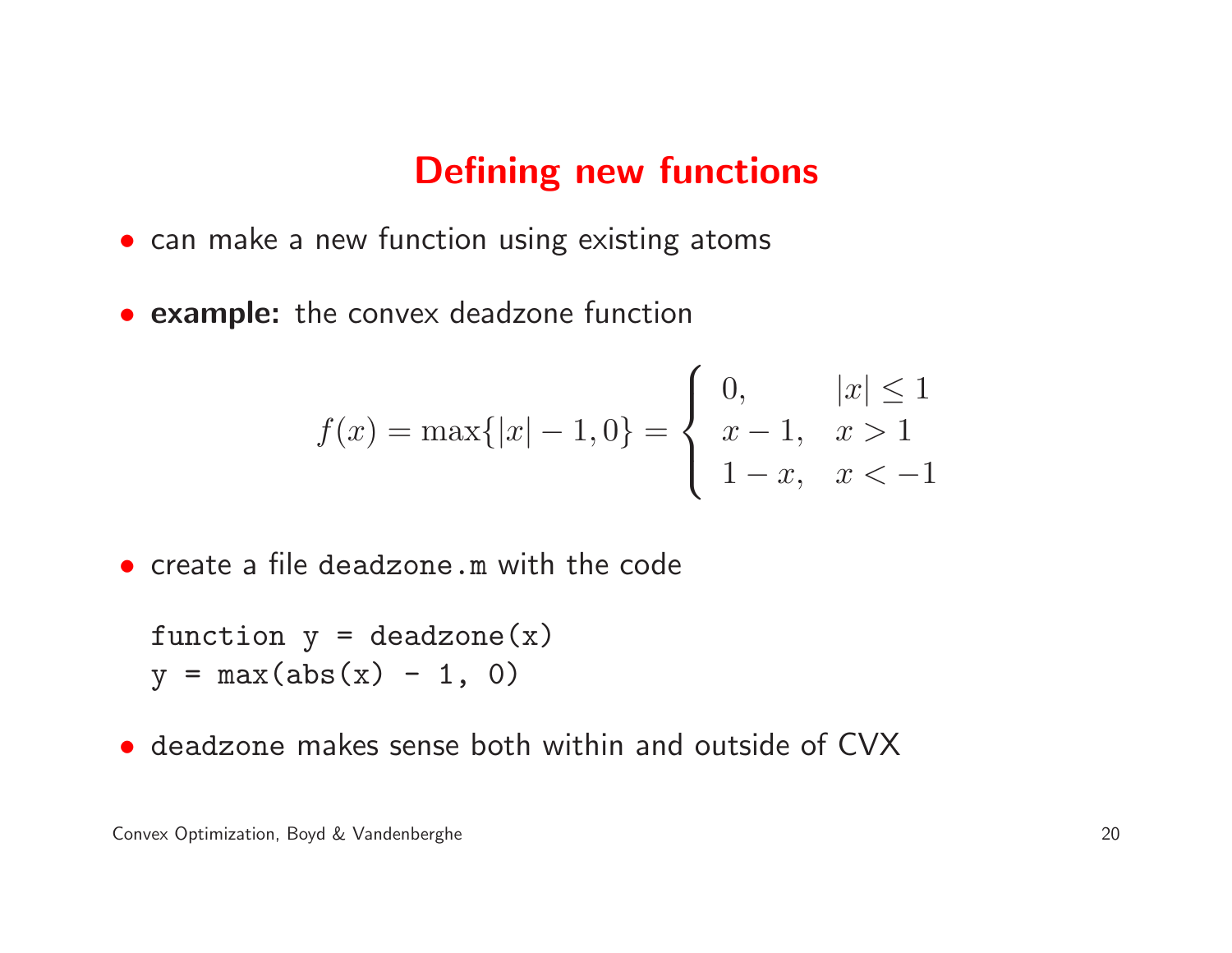### Defining functions via incompletely specified problems

- $\bullet$  suppose  $f_0, \ldots, f_m$  are convex in  $(x,z)$
- $\bullet\,$  let  $\phi(x)$  be optimal value of convex problem, with variable  $z$  and parameter  $x$

minimize 
$$
f_0(x, z)
$$
  
subject to  $f_i(x, z) \le 0$ ,  $i = 1, ..., m$   
 $A_1x + A_2z = b$ 

- $\bullet\hspace{0.1cm} \phi$  is a convex function
- problem above sometimes called *incompletely specified* since  $x$  isn't (yet) <sup>g</sup>iven
- an incompletely specified concave maximization problem defines <sup>a</sup> concave function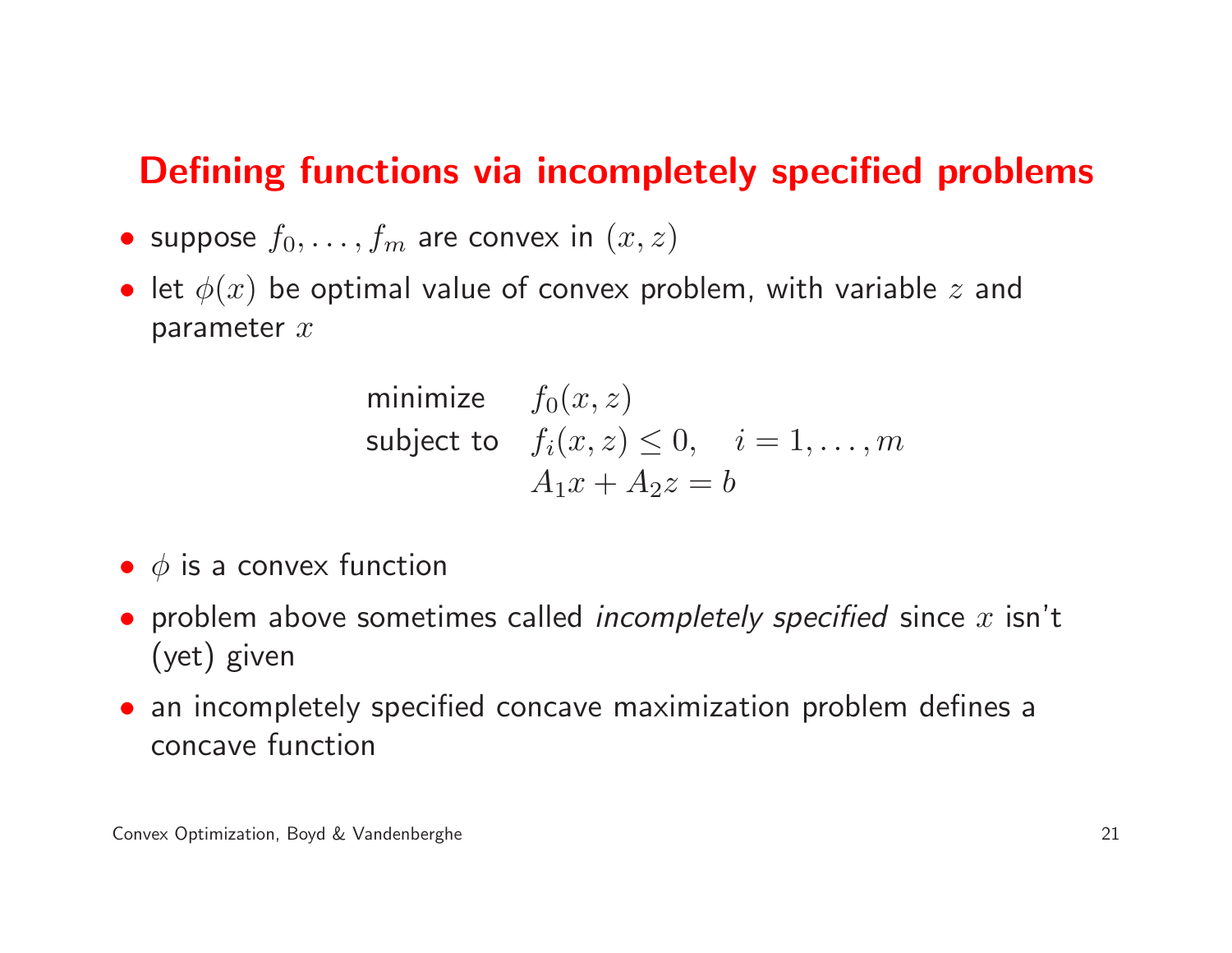### CVX functions via incompletely specified problems

```
implement in cvx with
function cvx_optval = phi(x)cvx_begin
variable z;
    minimize(f0(x, z))subject to
        f1(x, z) \leq 0; \ldotsA1*x + A2*z == b;cvx_end
```
- function <sup>p</sup>hi will work for numeric x (by solving the problem)
- function <sup>p</sup>hi can also be used inside <sup>a</sup> CVX specification, wherever <sup>a</sup> convex function can be used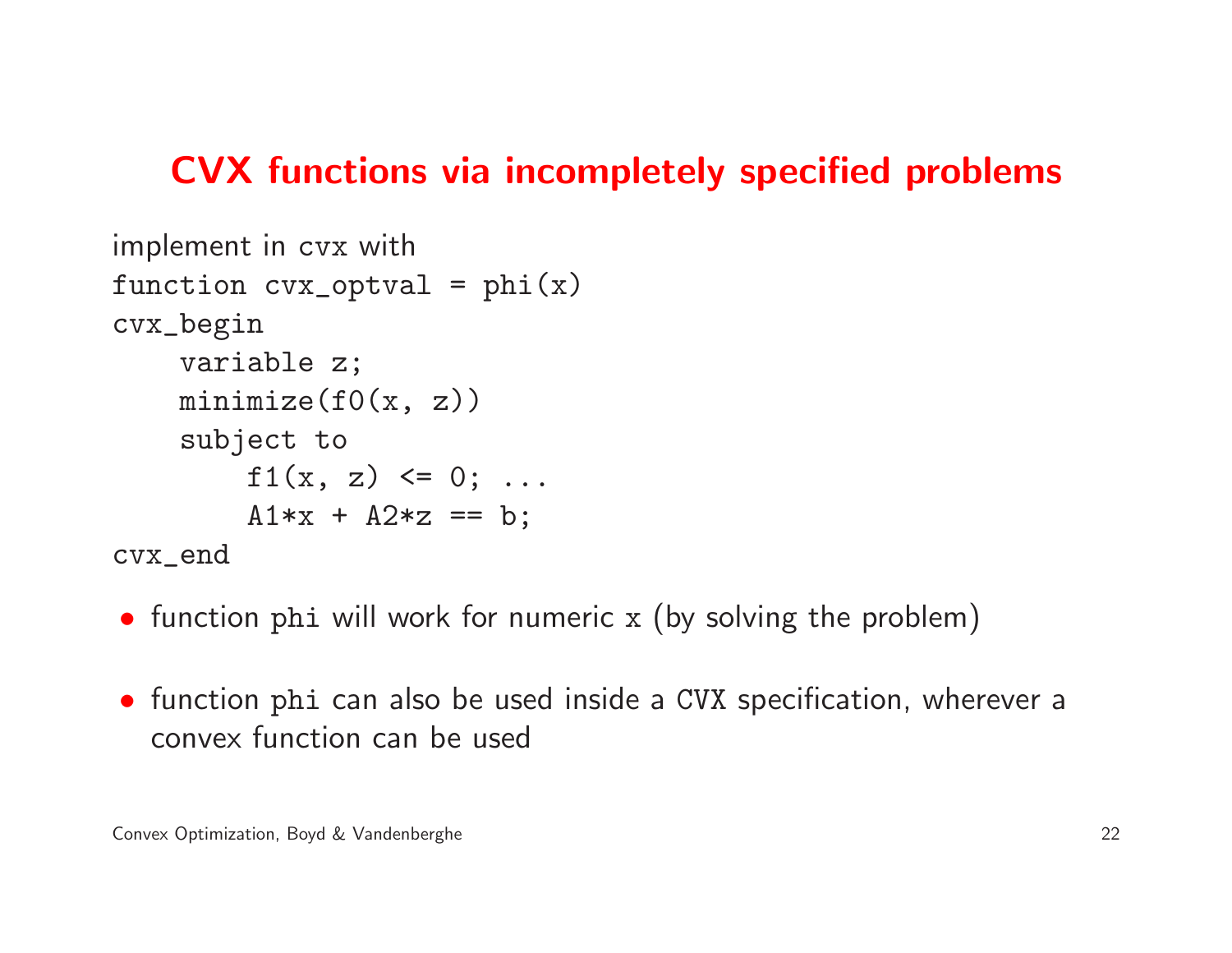#### Simple example: Two element max

```
• create file max2.m containing
```

```
function cvx-optval = max2(x, y)cvx_begin
variable t;
    minimize(t)
subject to
        x \leq t;
        y \leq t;
cvx_end
```
- the constraints define the epigraph of the max function
- could add logic to return max(x,y) when x, y are numeric (otherwise, an LP is solved to evaluate the max of two numbers!)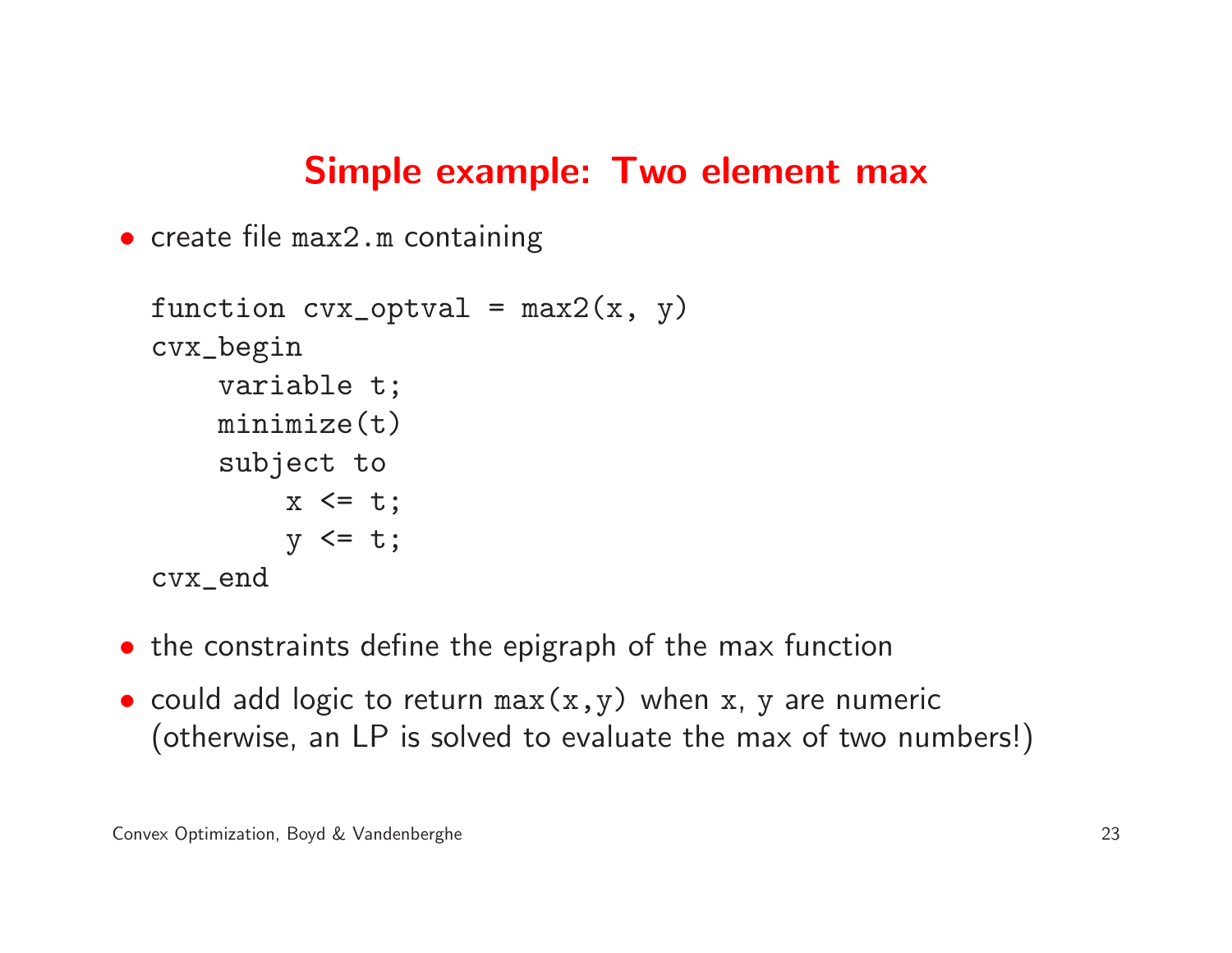#### <sup>A</sup> more complex example

- $f(x) = x + x^{1.5}$  increasing function $^5+x^{2.5}$ , with  $\mathbf{dom}\, f=\mathbf{R}_+$ , is a convex, monotone
- $\bullet\,$  its inverse  $g=f^{-1}$  is concave, monotone increasing, with  ${\bf dom}\,g={\bf R}_{+}$
- $\bullet\,$  there is no closed form expression for  $g$
- $\bullet\;g(y)$  is optimal value of problem

maximize  $t$ subject to  $t_+ + t_+^{1.5}$  $_{+}^{1.5}+t_{+}^{2.5}$  $_{+}^{2.5} \leq y$ 

(for  $y < 0$ , this problem is infeasible, so optimal value is  $-\infty)$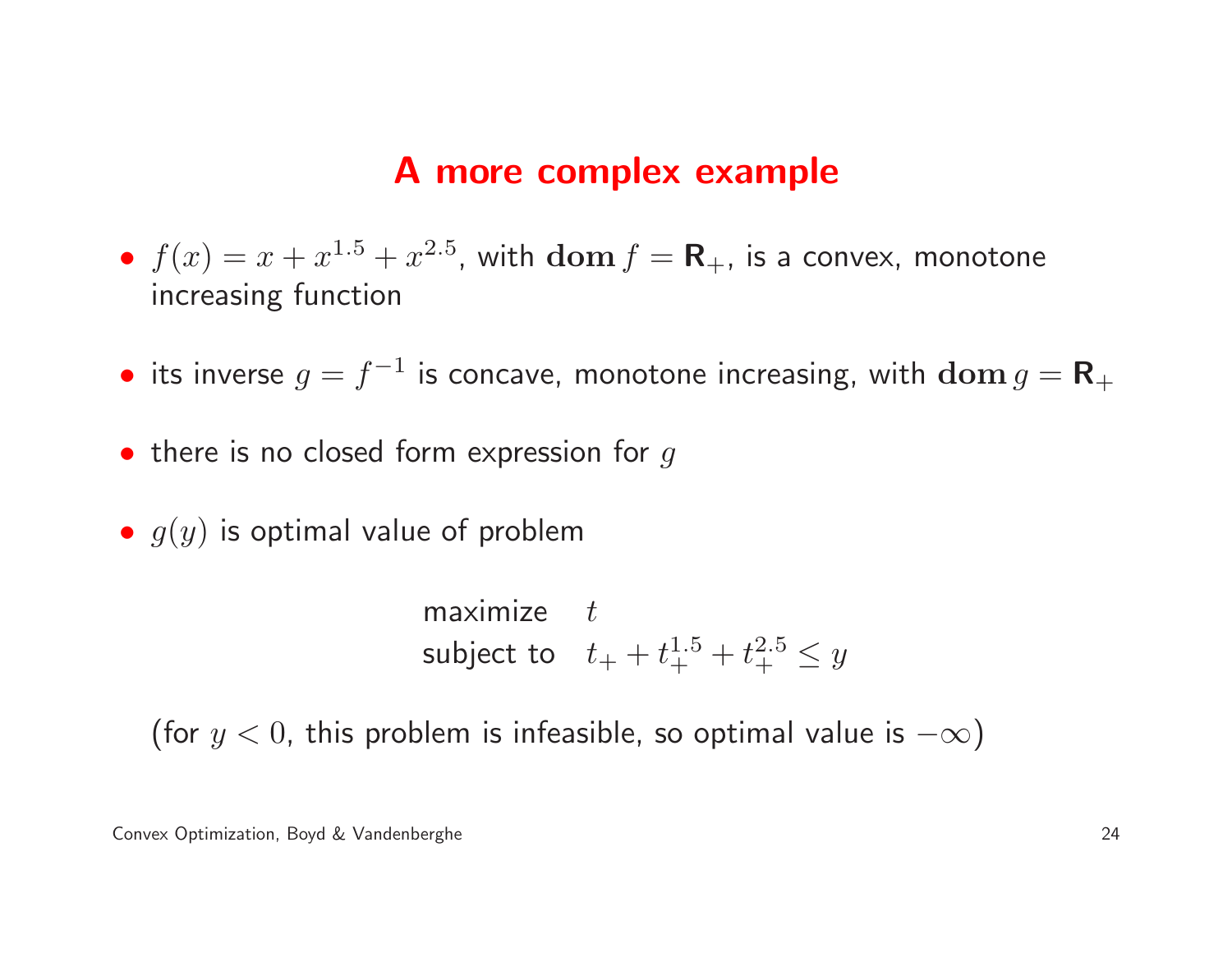```
• implement as
 function cvx-optval = g(y)cvx_begin
variable t;
     maximize(t)
subject to
          pos(t) + pow_pos(t, 1.5) + pow_pos(t, 2.5) \leq y;cvx_end
```
• use it as an ordinary function, as in  $g(14.3)$ , or within CVX as a concave function: cvx\_beginvariables <sup>x</sup> y; minimize(quad\_over\_lin(x, y) +  $4*x + 5*y$ ) subject to  $g(x) + 2*g(y) \ge 2;$ cvx\_end

Convex Optimization, Boyd & Vandenberghe 25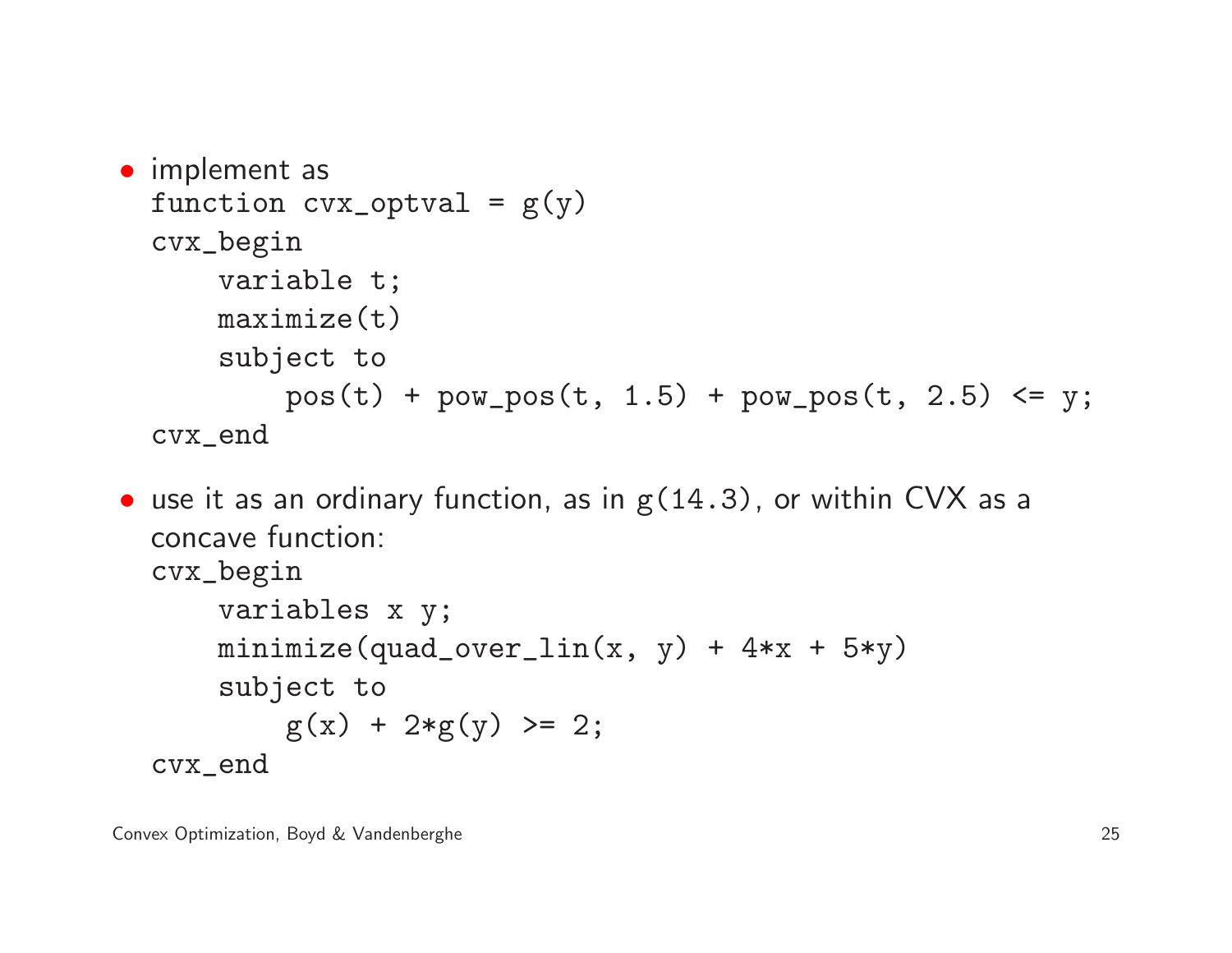#### Example

• optimal value of LP

$$
f(c) = \inf\{c^T x \mid Ax \leq b\}
$$

is concave function of  $c$ 

 $\bullet\,$  by duality (assuming feasibility of  $Ax\preceq b)$  we have

$$
f(c) = \sup\{-\lambda^T b \mid A^T \lambda + c = 0, \lambda \ge 0\}
$$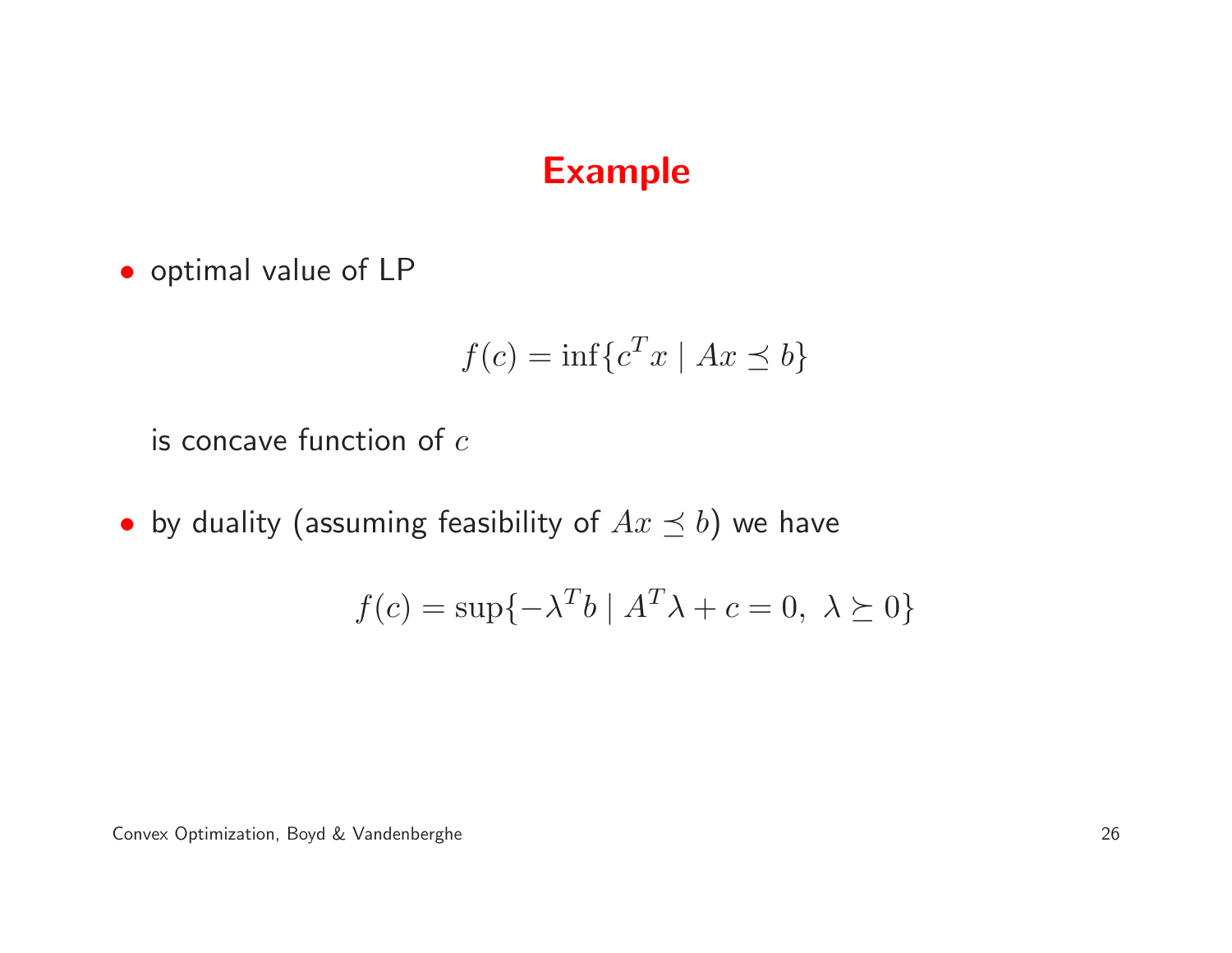```
\bullet define f in CVX as
```

```
function cvx_optval = lp_opt_val(A,b,c)
cvx_begin
variable lambda(length(b));
    maximize(-lambda'*b);subject to
        A' *lambda + c == 0; lambda >= 0;
cvx_end
```
• in  $lp\_opt\_val(A,b,c)$  A, b must be constant; c can be affine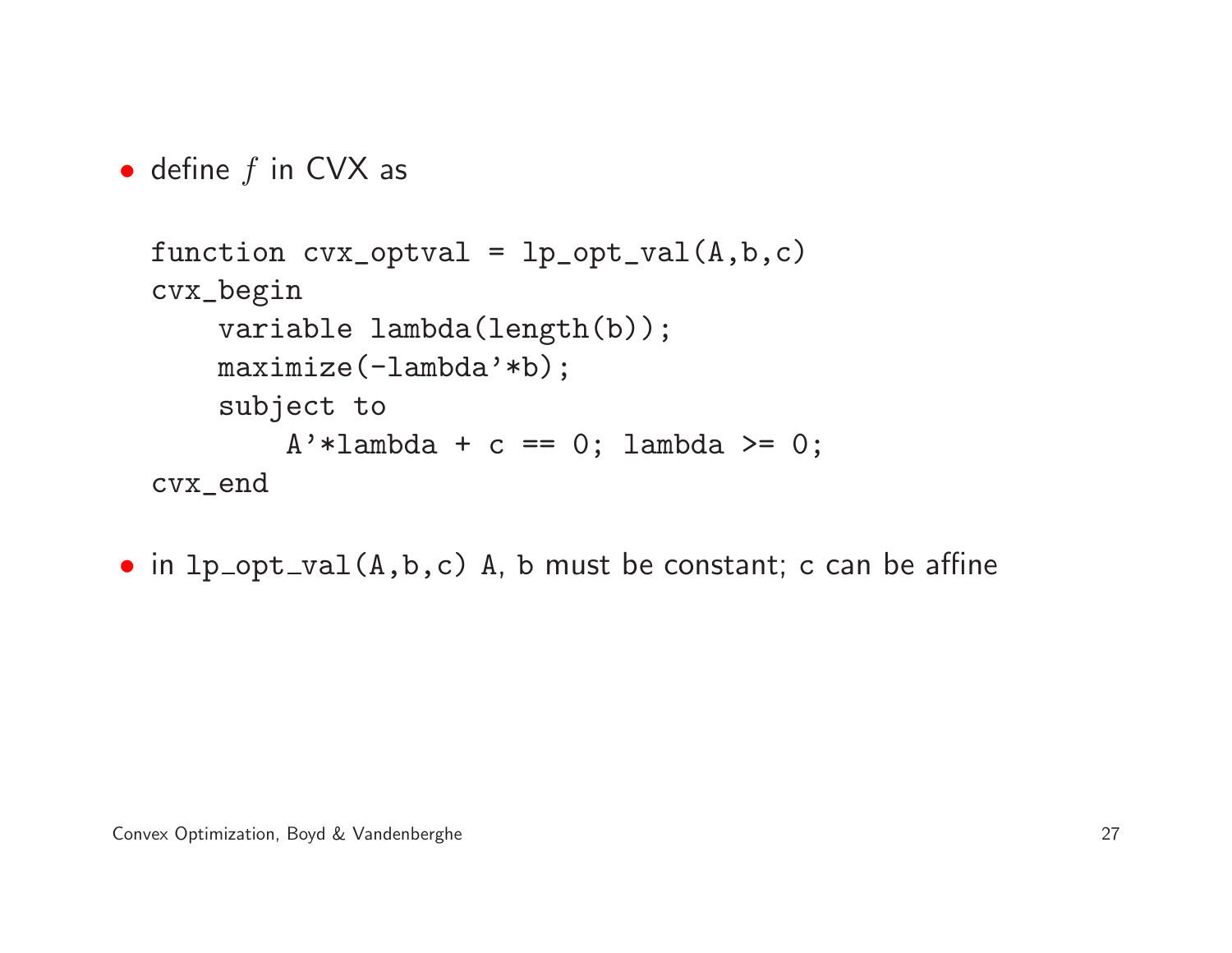# CVX hints/warnings

- watch out for <sup>=</sup> (assignment) versus == (equality constraint)
- <sup>X</sup> >= <sup>0</sup>, with matrix <sup>X</sup>, is an elementwise inequality
- $X$   $>$  = semidefinite(n) means: X is elementwise larger than some positive semidefinite matrix (which is likely not what you want)
- writing subject to is unnecessary (but can look nicer)
- use brackets around objective functions: use minimize (c'\*x), not minimize <sup>c</sup>'\*x
- double inequalities like  $0 \leq x \leq 1$  don't work; use  $0 \leq x$ ;  $x \leq 1$  instead